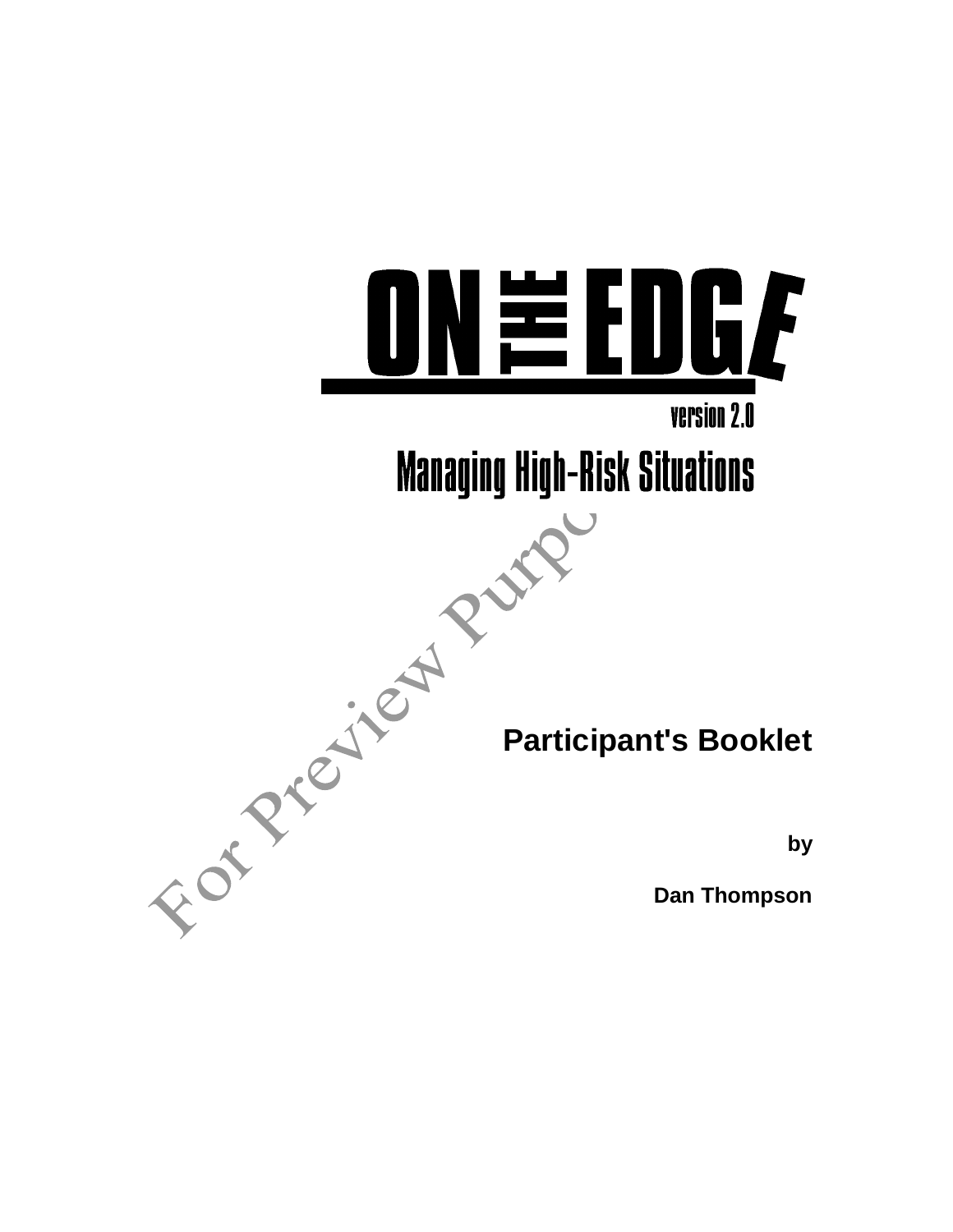| Published by:                                                                                                              |
|----------------------------------------------------------------------------------------------------------------------------|
| Edge Training Systems, Inc.                                                                                                |
| $(800)$ 476-1405 <sup><math>\prime</math></sup>                                                                            |
| http://www.edgetraining.com                                                                                                |
| $\Delta$ ll $\sim$ $\Delta$ k <sub>to</sub><br>No part of this hook may be reproduced or transmitted in any form or by any |

All rights reserved. No part of this book may be reproduced or transmitted in any form or by any means, electronic or mechanical, including photocopying, recording or by any information storage and retrieval system without written permission from the publisher, except for the inclusion of brief quotations in a review.

Copyright 2001 by Edge Training Systems, Inc.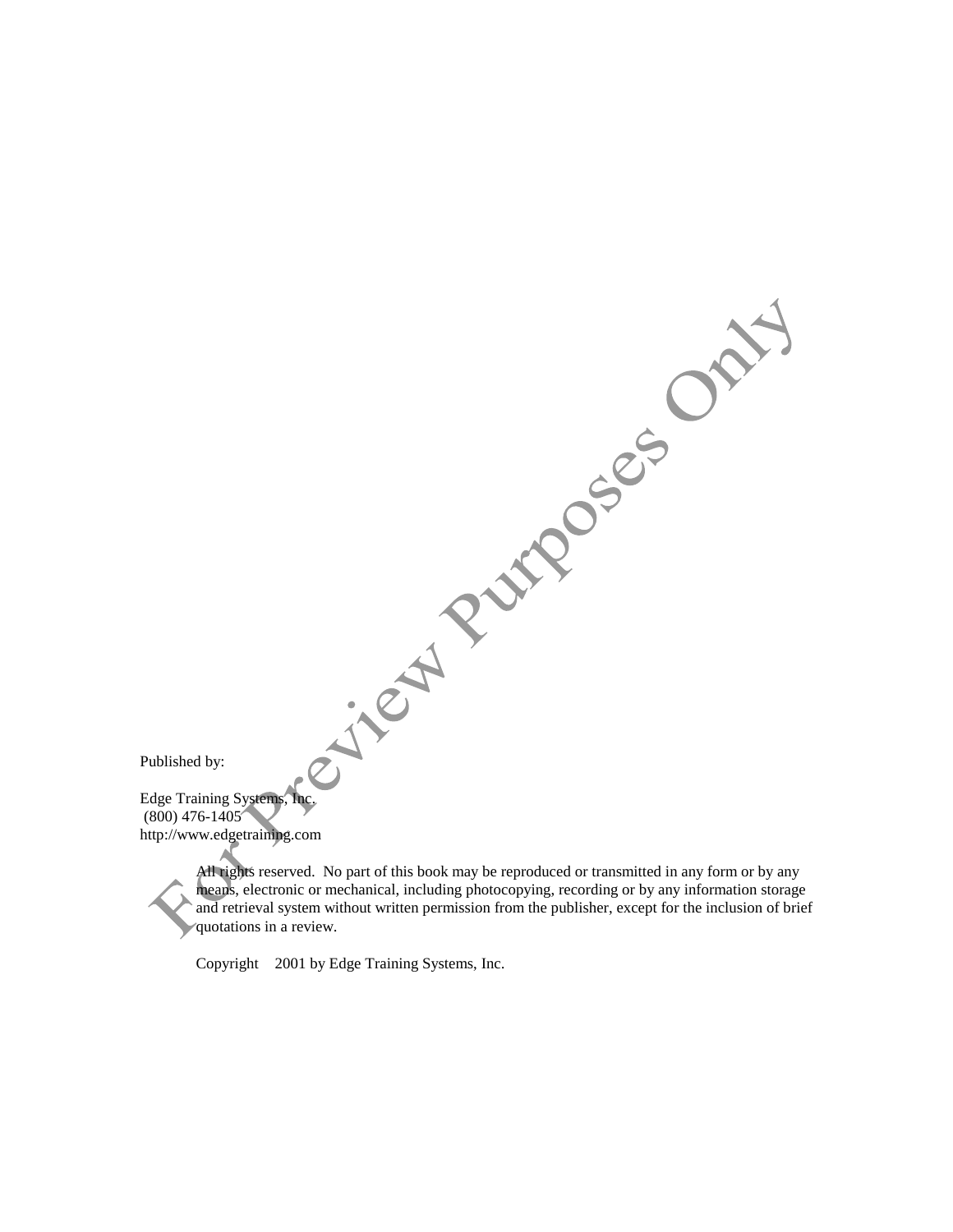# **Table of Contents**

| 8   |
|-----|
| 10  |
|     |
|     |
|     |
|     |
|     |
|     |
|     |
|     |
|     |
|     |
|     |
|     |
|     |
| .27 |
| .27 |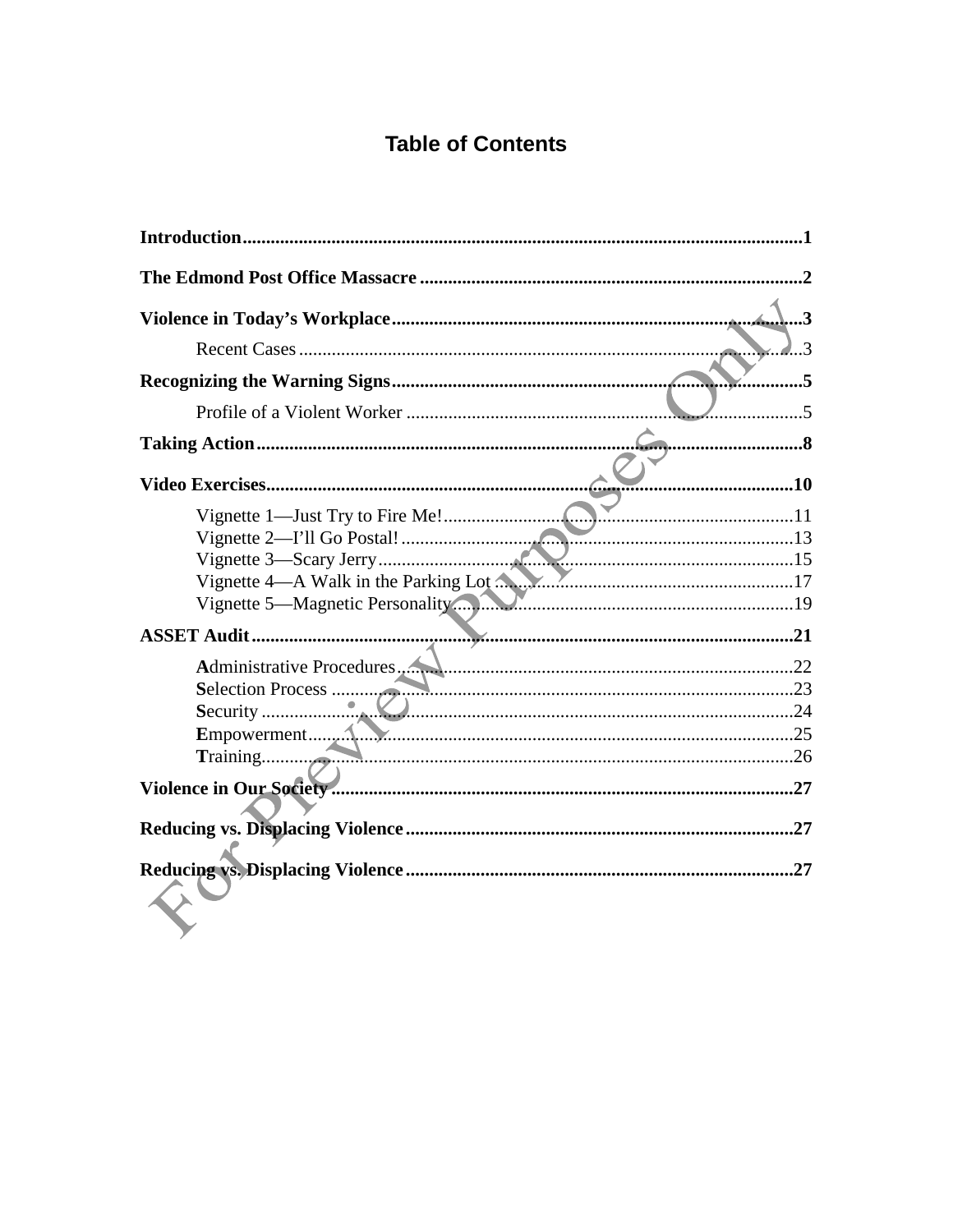#### **Important Note**

It is not possible to guarantee that workplace violence will be prevented or eliminated. These training materials are designed to be part of an awareness training program. Their use in no way implies, nor does is constitute, a legal, safety/security, or psychological advice. Businesses and organizations should and are encouraged to contact legal, safety, and medical/psychological professionals for help with issues or concerns regarding workplace violence.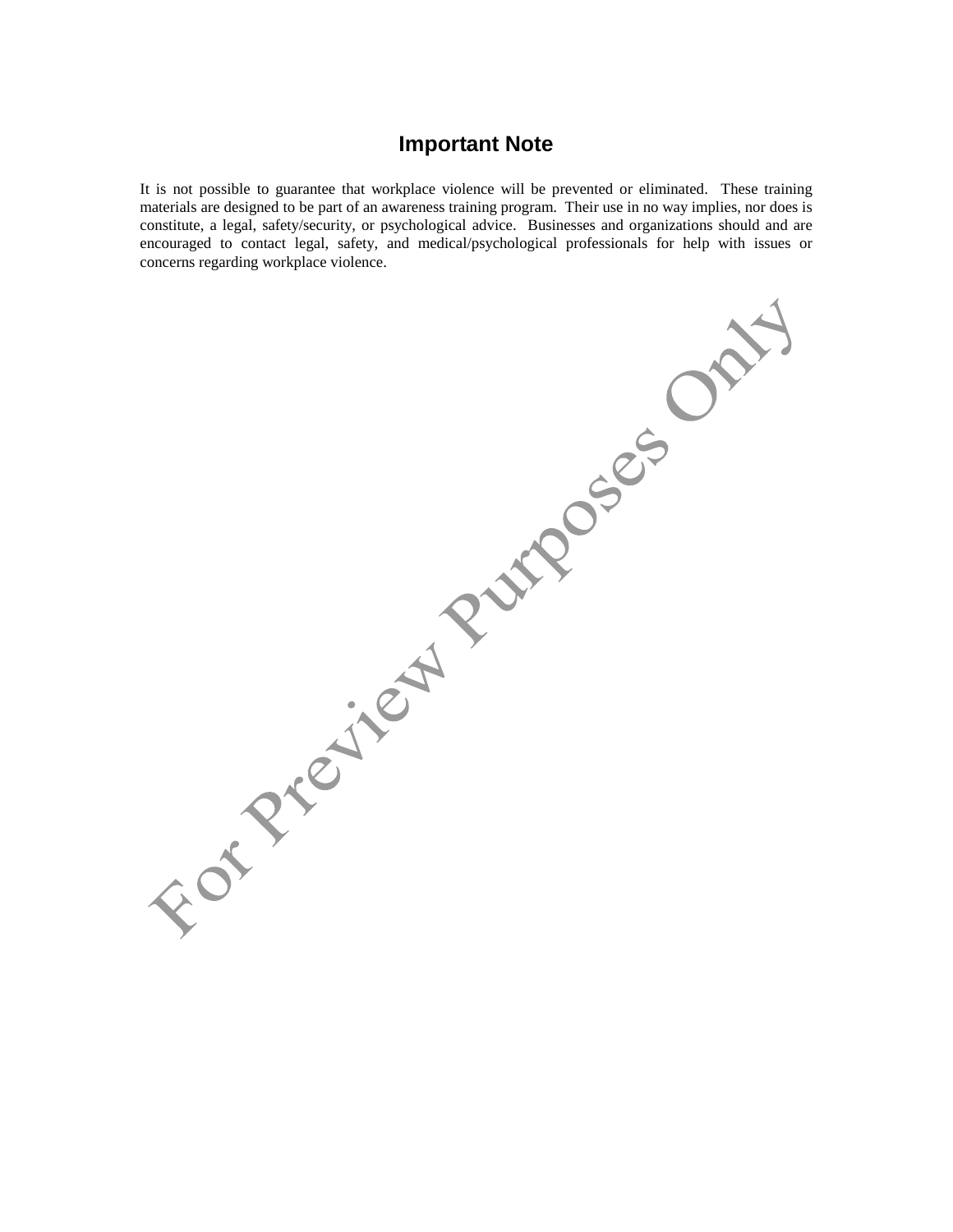#### **Introduction**

 Each week in the United States, an average of 20 workers is murdered and 18,000 are assaulted *while at work*. These staggering figures should not be an accepted cost of doing business in our society—nor should death or injury be an inevitable result of one's chosen occupation.

 Workplace violence is the leading cause of death for women at work. Over 41% of the women who are fatally injured on the job are the victims of homicide. Homicide is the second leading cause of death for men on the job, second only to traffic accidents. The difference is negligible: Traffic accidents claim the lives of only a handful more men at work than violence.

 Workplace violence can have a devastating effect on productivity and quality of life inside an organization. Just one violent incident can overwhelm a business with massive costs related to medical and psychological care, liability lawsuits, repairs and cleanup, increased insurance rates, increased security, lost productivity, and lost business—not to mention the death or injury of valued employees and co-workers.

 Over 1,000 people are killed at work every year in the U.S. Over 7,000 are seriously injured. In just the time it takes you to read this book, at least on more American worker will die as a result of workplace violence.

 Many of those workers are killed in robberies or crimes committed by strangers—a taxi driver or a police officer or a convenience-store clerk loses their life because they hold a high-risk job in today's crime-ridden society. Some are killed by their domestic partners, the evil of domestic violence spilling over into the workplace. Others are killed by someone whom they have known and worked with on a daily basis.

 This program will address violence in the workplace committed by non-strangers: customers, spouses, supervisors or co-workers. The distraught husband, the disgruntled employee, or the dismissed worker seeks revenge and ends up taking the lives of others almost indiscriminately. Many of these violent information needed to identify the potential for violence—and prevent it.

incidents could have been predicted and even prevented. This program will provide you with critical information needed to identify the potential for violence—and prevent it.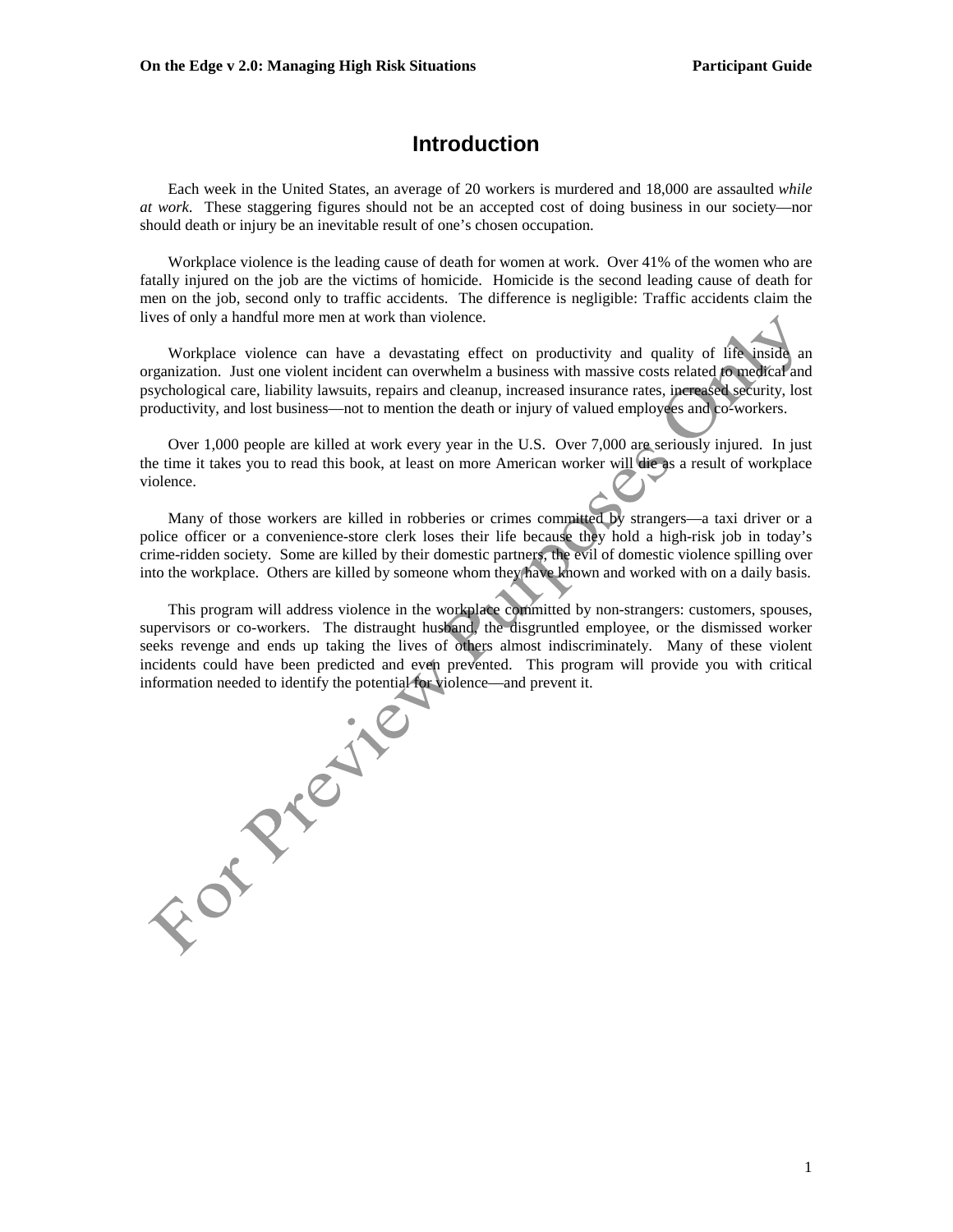#### **The Edmond Post Office Massacre**

 Patrick Henry Sherrill was an angry man. Angry and surly. Neighbors in Edmond, Oklahoma sometimes referred to him as "Crazy Pat" because of his strange behavior—sneaking around at night in combat fatigues, tying up dogs with baling wire, peering into neighbor's windows, mowing his lawn at midnight. His grip on reality often seemed rather tenuous.

 Sherrill's work record was also inconsistent; in fact, he seemed to take up a disproportionate amount of his supervisor's time. His relationships with co-workers were strained at best. His performance was spotty and his productivity was steadily going down. He was making the same mistakes over and over again. It was obvious to co-workers and supervisors that Patrick Sherrill was a "problem employee."

 Sherrill, age 44, had been working for 18 months as a full-time substitute letter carrier for the U.S. Postal Service. On August 20, 1986, he put on his postal uniform on last time and made preparations for what would be his final day on the job. Sherrill knew that his supervisor planned to speak with him that day about problems with his performance. The supervisor considered it merely a counseling session. Sherrill evidently convinced himself that he was about to be fired.

 Just after dawn, Sherrill drove to the Edmond Post Office and entered the rear door, holding a pistol in each hand. Without a word, he walked up to two supervisors and shot them at point-blank range. He walked through the corridors, looking for more people to shoot.

 As one survivor later described it, "I heard two quick shots and then a single shot. I thought it was a bunch of guys clowning around, that maybe on of them had dropped a mail tray or something. But then I saw a guy fall with blood all over him. Then I heard another shot. And someone yelled, 'No! No!' Then another shot. He didn't have any preference about whom he was shooting. Women and men, black and white. He shot anything that moved. People were scrambling everywhere, and he was shooting at everyone who was moving."

 One employee was able to slip out an exit door. He leaped on the hood of a passing car, screaming at the driver to take him to the nearby police station. The post office was now filled with screaming, moaning, weeping, terrified employees. Sherrill walked through it all, unhurried, searching out groups of huddled employees and shooting them.

 Within a few minutes, he had fired 50 rounds at co-workers and supervisors, wounding six and killing fourteen. As police SWAT teams and ambulances raced toward the scene, Sherrill turned the weapon on himself and took his own life.

 It was one of the worst mass murders committed by a single gunman in American history. And it was the first of what would become an all-to-familiar string of violent episodes within the U.S. Postal Service. Patrick Henry Sherrill was only the first "disgruntled postal worker" to bring headline-making violence to the workplace. In the years since the Edmond massacre, more than a dozen incidents of workplace violence have taken place at postal facilities, killing approximately forty people and wounding at least twenty.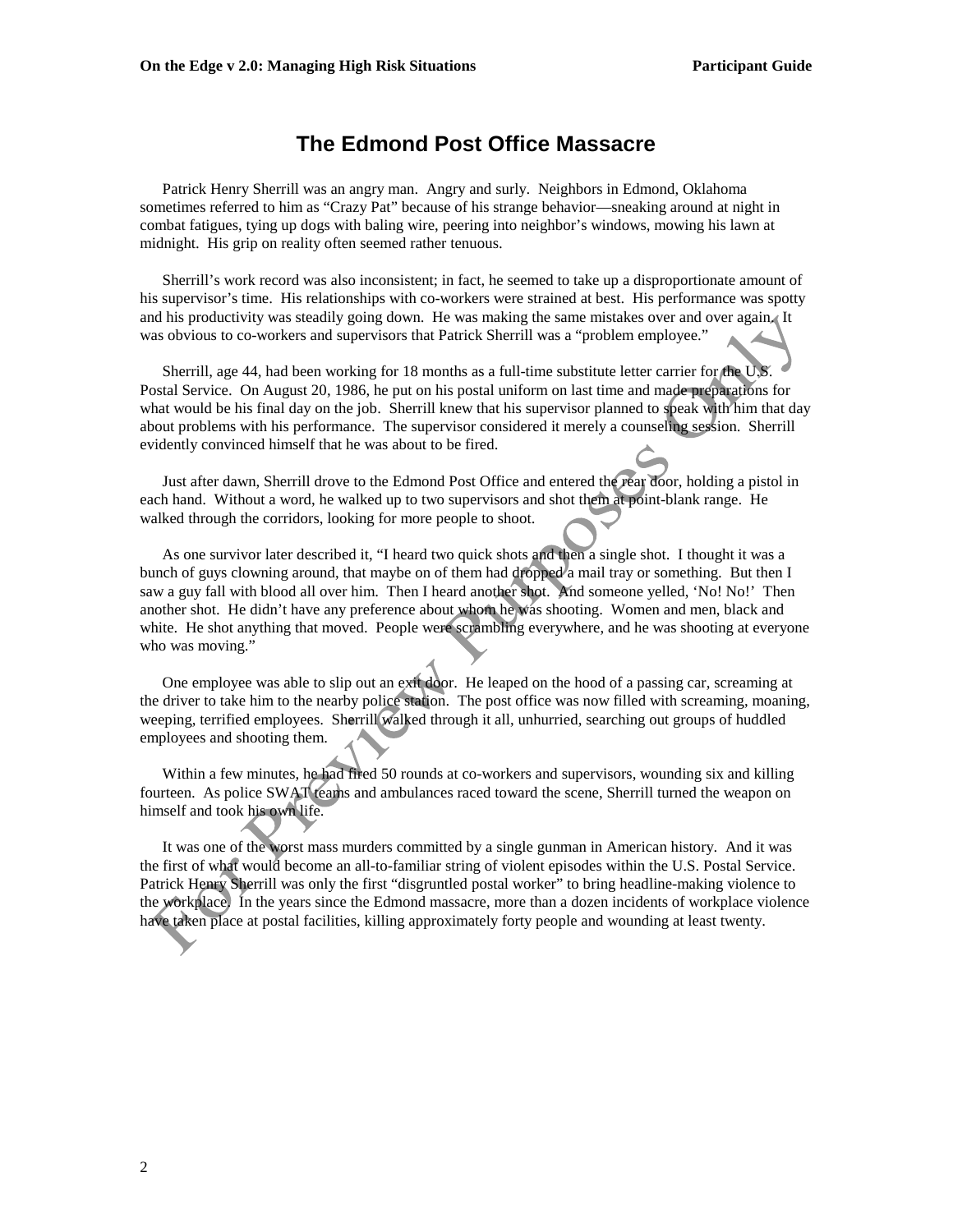#### **Violence in Today's Workplace**

 Estimates of the impact of violence and statistical information about incidents vary widely, depending on the definitions and methodologies used. What we do know of the extent of workplace violence, however, is staggering:

- Over 1,000 employees are killed each year in violent incidents at work. Over 7,000 others are seriously injured.
- Homicide is the second leading cause of death overall in the workplace, and the leading cause of death for women in the workplace.
- According to recent statistics kept by the U.S. Department of Justice, approximately 1,000,000 individuals are victims of some form of violent crime in the workplace each year. About 60% of these crimes were categorized as "simple assault" by the Department of Justice.
- The Society for Human Resource Management (SHRM) learned in a recent study that one-third of all managers surveyed had experience with at least one violent incident in their workplace. Twenty-five percent of these incidents were shootings or stabbings. Seventy-five percent were fistfights.
- Another government study estimates that violent crime in the workplace causes some 500,000 employees to miss a total of 1,751,000 days of work each year, or an average of 3.5 days per incident. This missed work equates to approximately \$55,000,000 in lost wages.

 Many of the homicides that occur in the workplace are the result of robberies or other crimes committed by strangers, but the vast majority of other violent workplace crimes and almost 20% of the homicides are committed by employees against other employees.

#### **Recent Cases**

February 2001 – Melrose Park, Illinois – On the day he was to begin a prison sentence for theft from his ex-employer, a plant worker returns to his former workplace with an AK-47, shotgun, and rifle hidden in a golf bag. He kills four employees and wounds four others before killing himself.

 December 2000 – Wakefield, Massachusetts – A software tester armed with a shotgun, a semiautomatic rifle, and a pistol kills seven employees at the internet consulting firm where he worked.

 November 1999 – Honolulu, Hawaii – A copier repairman employed by Xerox since 1984 enters his workplace and kills seven co-workers in one of the worst mass murders ever to take place in Hawaii, a place known for its low crime rate.

 July 1999 – Atlanta, Georgia – A former chemist-turned-stock trader entered an office where he did his trading, asked how the market was doing, then opened fire, killing four people. He then went across the street to another securities firm and killed five more people. In all, nine people were killed and twelve were wounded in Atlanta's worst mass-shooting.

 June 1998 – Allentown, Pennsylvania – A 41-year old warehouse worker at a food distribution plant opened fire just before lunch time, killing his supervisor and wounding the manager of human resources and the vice-president of operations before taking his own life.

 March 1998 – Newington, Connecticut – An accountant for the state lottery office returns to his job after a four-month leave of absence, angry about a salary dispute and his failure to win a promotion. Shortly after arriving at work on a Friday morning, he takes a walk through the office and guns down three of his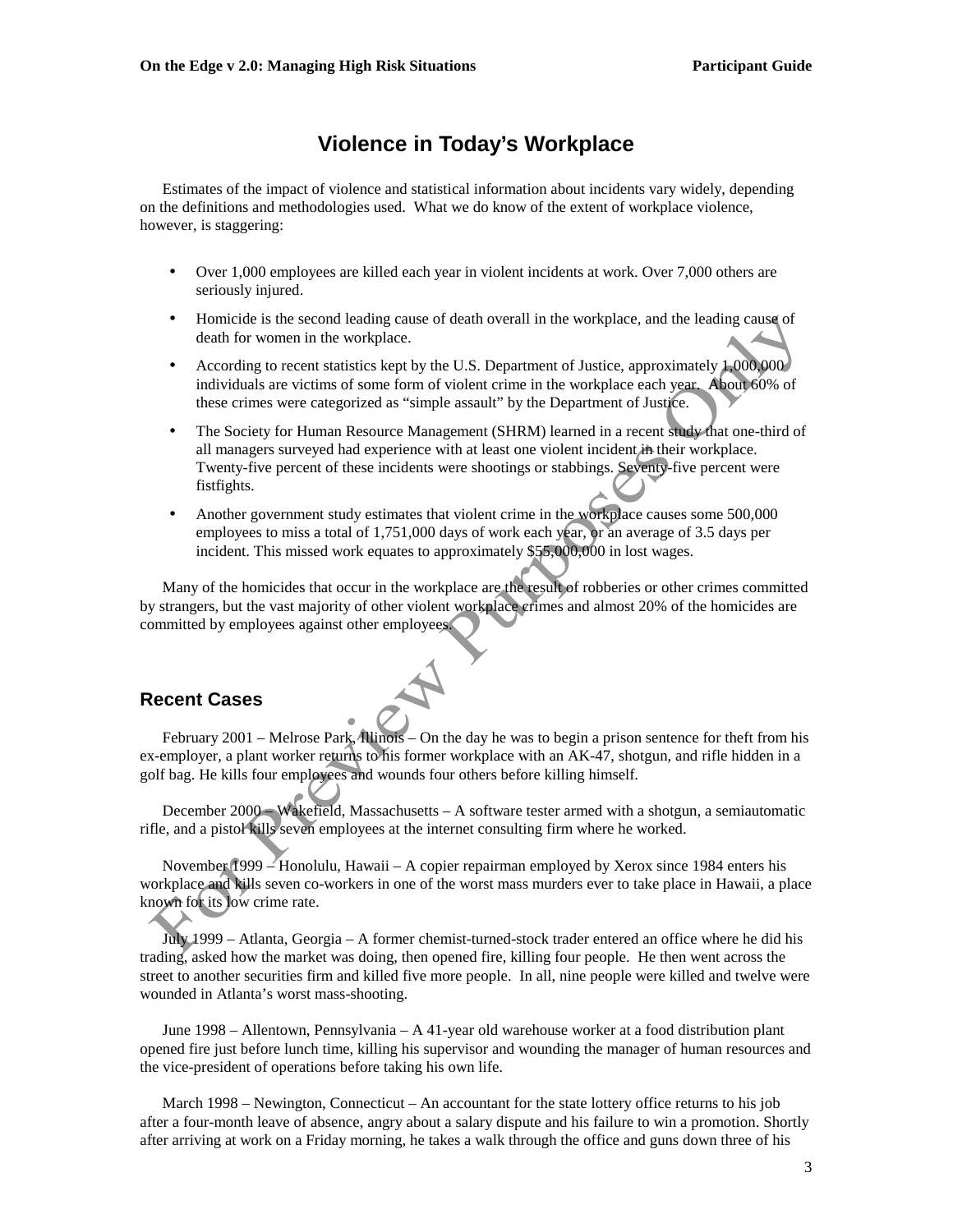#### **On the Edge v 2.0: Managing High Risk Situations Participant Guide Participant Guide**

supervisors. He then chases the lottery commission director out into the parking lot, where he shoots him to death and then turns the gun on himself, committing suicide.

 December 1997 – Orange, California – A man into a maintenance yard in Orange, Calif., with an AK-47 and kills his former boss and three other people. The former employee, who blamed the supervisor for getting him fired, is later shot by police during a skirmish.

 September 1997 – Aiken, South Carolina – Two months after being fired from his job at a parts plant, a former employee returns to the plant and opens fire, killing four people and wounding three others.

 June 1997 – Santa Fe Springs, California – An employee at a plastics factory fatally shoots two coworkers and wounds four others after an argument at work. He kills himself less than two hours later.

 February, 1996 - Fort Lauderdale, Florida - A former city maintenance employee, fired two years earlier for failing a drug test and making threats against co-workers, walks into a meeting shouting "Everyone is going to die!" He opens fire and kills five people, pausing only to reload. One more employee was injured and survived.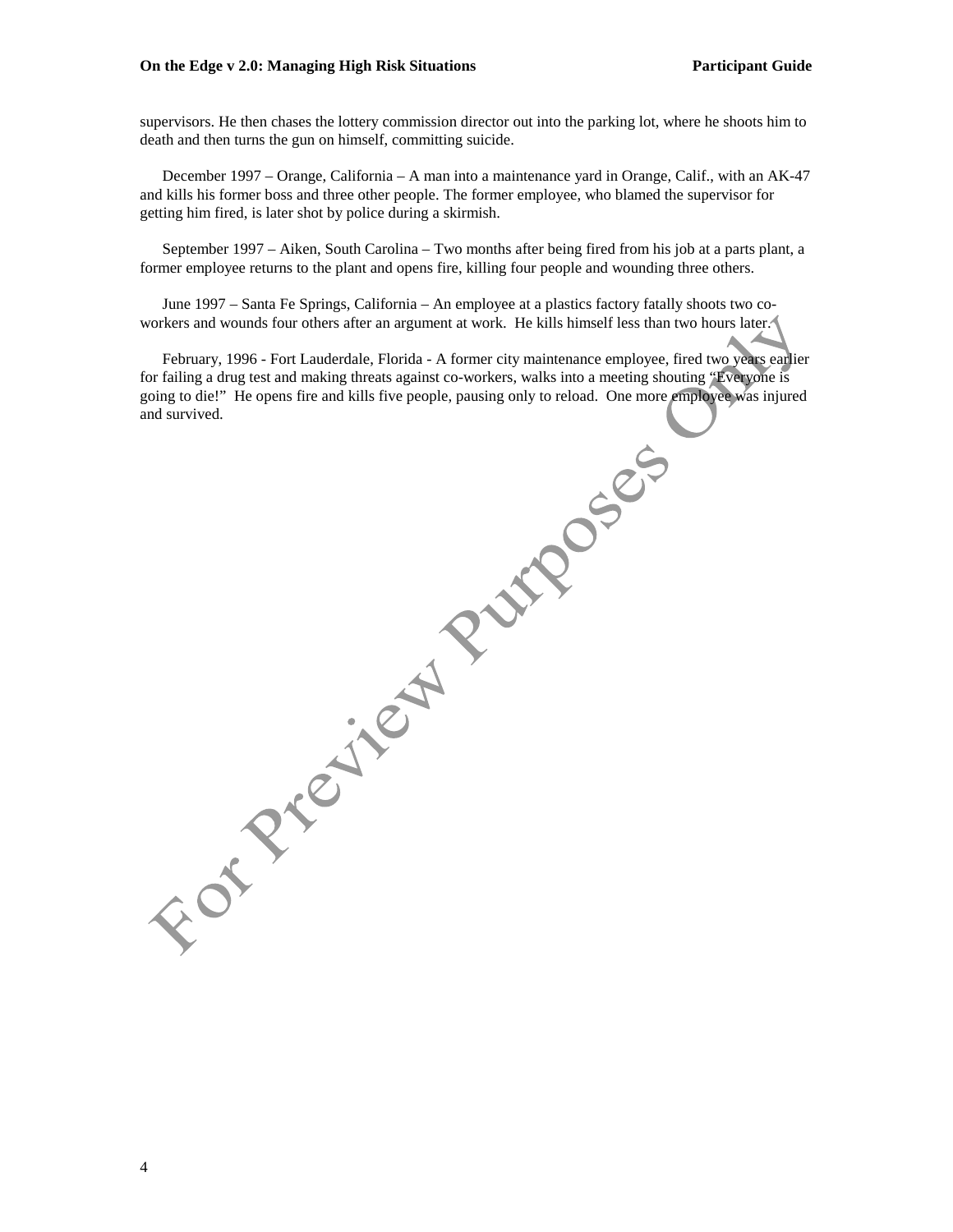# **Recognizing Warning Signs**

 It's important that we all understand one thing: Many violent incidents are predictable. They rarely come as a complete surprise: The employee, ex-employee, or employee's domestic partner is often known to be a problem employee or a potential threat to that workplace. What is critically important is that we recognize the warning signs in time to take action, before the violence occurs.

#### **Profile of a violent worker**

In the vast majority of employee vs. employee violence, the perpetrator meets many of the following characteristics:

- white male
- age 25 50
- tends to be a loner
- has a history of violence
- demonstrates a fascination with weapons
- has a history of conflict with others
- is likely to exhibit some signs of depression
- might appear paranoid, or exhibit other behaviors associated with personality disorder
- is likely to exhibit self-destructive behaviors, such as abusing alcohol or drugs

 It should be carefully noted that these characteristics are not prerequisites for violence, but merely factors that are common to many people known to be violent. Simply because an employee does not display all of these characteristics is no reason to disregard their potential for violent behavior. White males are, at the moment, the predominant perpetrators of these crimes, but many recent workplace homicides have been committed by females, Asians, African-American, and members of other groups.

 In addition to knowing the typical profile of someone likely to be involved in workplace violence, you should be aware of behaviors that suggest trouble is brewing. These behavioral warning signs include the following:

#### **Behavioral Indicators**

#### • *Reduced Productivity*

When a previously efficient and productive worker shows a sudden or sustained decrease in performance, there is reason for concern: This is a classic warning sign of dissatisfaction or stress, and it should not be ignored.

• *Increased Need for Supervision* 

The typical employee requires less supervision as he or she becomes more proficient in their work. An employee with whom the supervisor must spend an increasing or inordinate amount of time might be signaling a need for help.

#### • *Externalization of Blame*

An employee who constantly blames others for his poor performance or who is hypersensitive to criticism or incapable of taking personal responsibility for his failures might need help.

• *Inconsistency*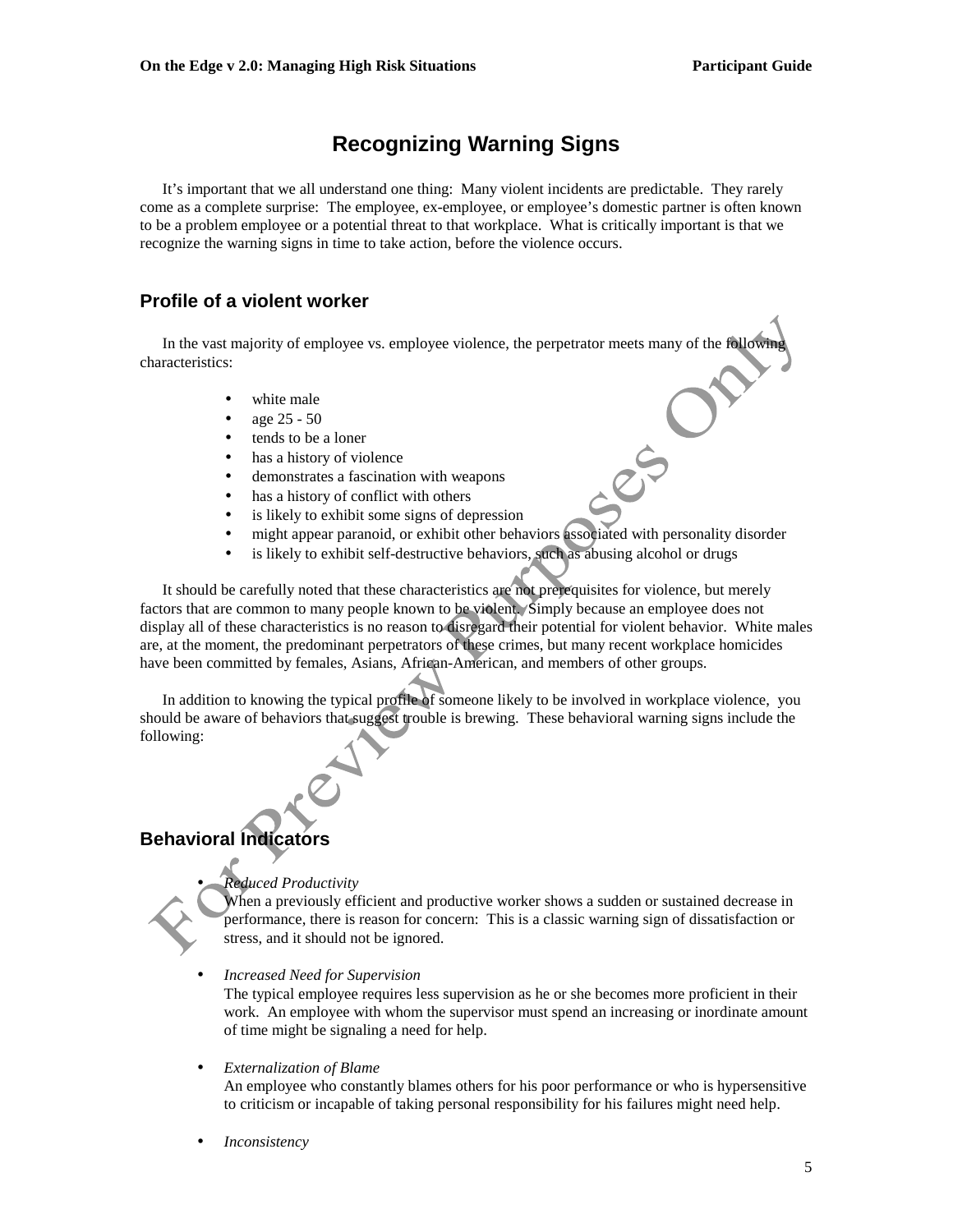Employees are usually quite consistent in their work habits. Should this change, you might need to intervene.

- *Excessive Tardiness or Absences*  Frequent absences or tardiness are particularly significant indications of a problem in an individual who has typically been prompt and committed to a full workday.
- *Unreciprocated Romantic Obsession (Erotomania)*

An employee who is romantically obsessed with another employee might behave normally in all other conduct. This seemingly bizarre behavior is not a sexual attraction, but rather an erotic delusion of idealized romantic love. The obsessed person is likely to engage in any of these things: spy, stalk, send love letters, give gifts, and phone or e-mail the object of their romantic obsession.

- *Strained Workplace Relationships*  Disruptive behavior in the workplace is cause for immediate concern. It is imperative that some sort of intervention takes place to defuse a potentially violent situation.
- *Stress*

Stress is a serious and widespread problem in the workplace, for the person who is going through it, but also for co-workers. An organization should have procedures in place to identify workers who are suffering from stress and then provide some sort of effective intervention.

• *Unusual Behavior* 

A sustained change in behavior is often indicative of an employee in trouble. Co-workers are typically quite familiar with the individual's personality traits, and are quick to notice significant changes that indicate a need for assistance.

#### • *Substance Abuse*

Alcohol and drugs agitate, cause aggressive behavior, and create paranoia in some employees. An employee who might have been on the margins of trouble can be pushed over the edge by the efforts of chemical dependence.

• *Depression* 

Depression is the most common problem treated by counselors. Approximately one out of seven people with a depressive illness will commit acts of violence on themselves or others, including suicide and homicide.

• *Threats*

Any employee who makes threats should be taken seriously. All such incidents must be reported and investigated to determine the potential for violence, and to intervene, if necessary.

 In addition to these general behavioral indicators, you should know that two recognized personality disorders appear to be linked to many incidents of violence (and especially homicide) committed by employees or ex-employees. These disorders are Antisocial Personality Disorder and Borderline Personality Disorder. Some of the behaviors associated with these disorders are listed below. An individual who exhibits some of these behaviors should be evaluated by a professional.

#### Antisocial Personality Disorder

Disregard for the rights of others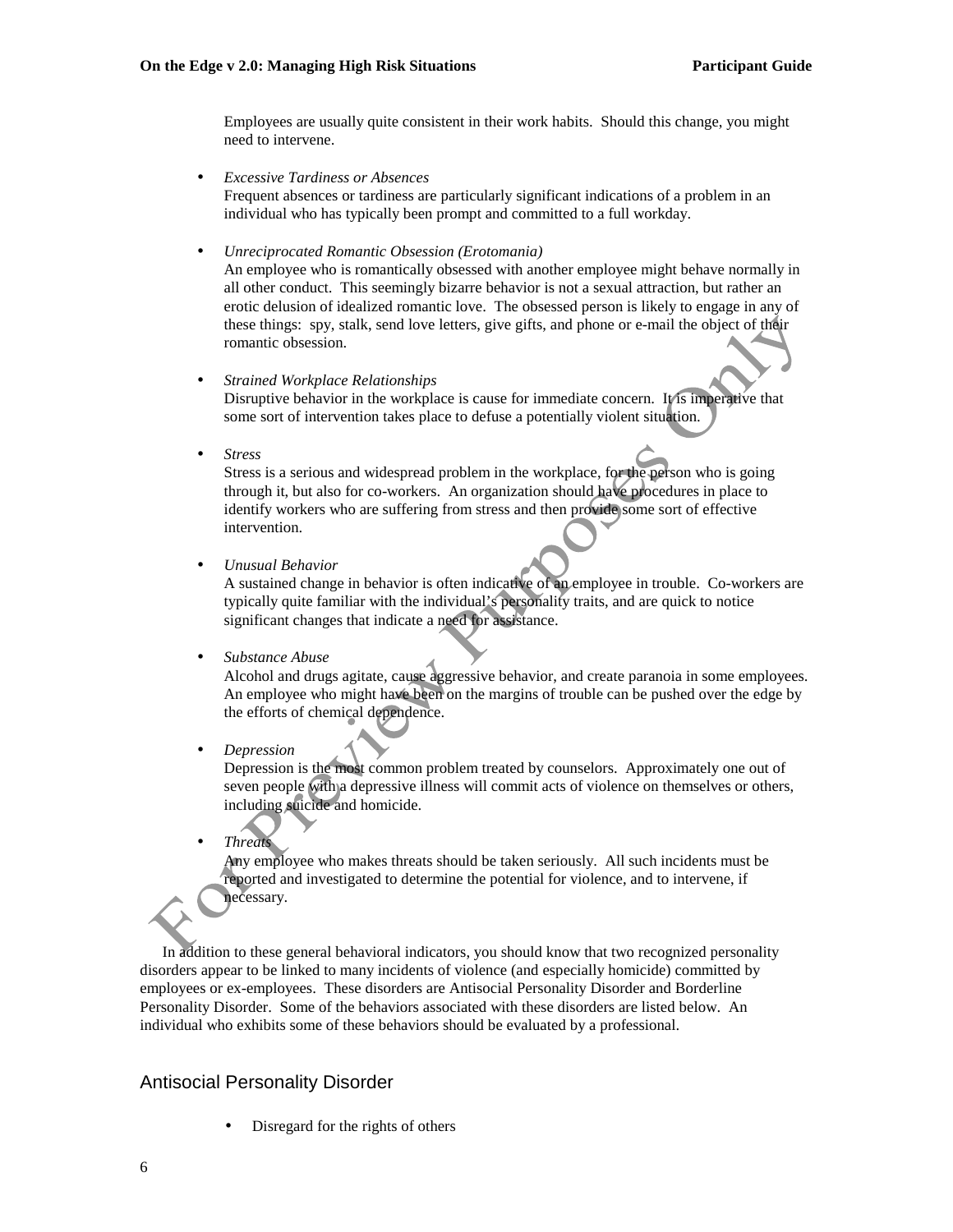See Or

- Persistent non-conformance to laws, regulations, and social norms
- Deceiffulness and lying
- Impulsive and erratic behavior
- Irritability and aggressiveness
- Reckless disregard for the safety of others
- Consistent irresponsibility
- Lack of remorse for harmful actions to others
- Indifference to others
- More prevalent in men than women

#### Borderline Personality Disorder

- Significant fear of real or imagined abandonment
- Pattern of unstable interpersonal relationships
- Unstable sense of self or self-identify
- Impulsive, self-damaging behavior
- Suicidal behavior
- Behavior threatening to self or others
- Unstable moods and reactions
- Chronic feelings of emptiness
- Inappropriate and intense outburst of anger
- Fighting and other forms of physical aggression
- Paranoid ideation or severe dissociative symptoms
- More prevalent in women than men<br>
More prevalent in women than men<br>
Contract in the state of the state of the state of the state of the state of the state of the state of the state of the state of the state of the st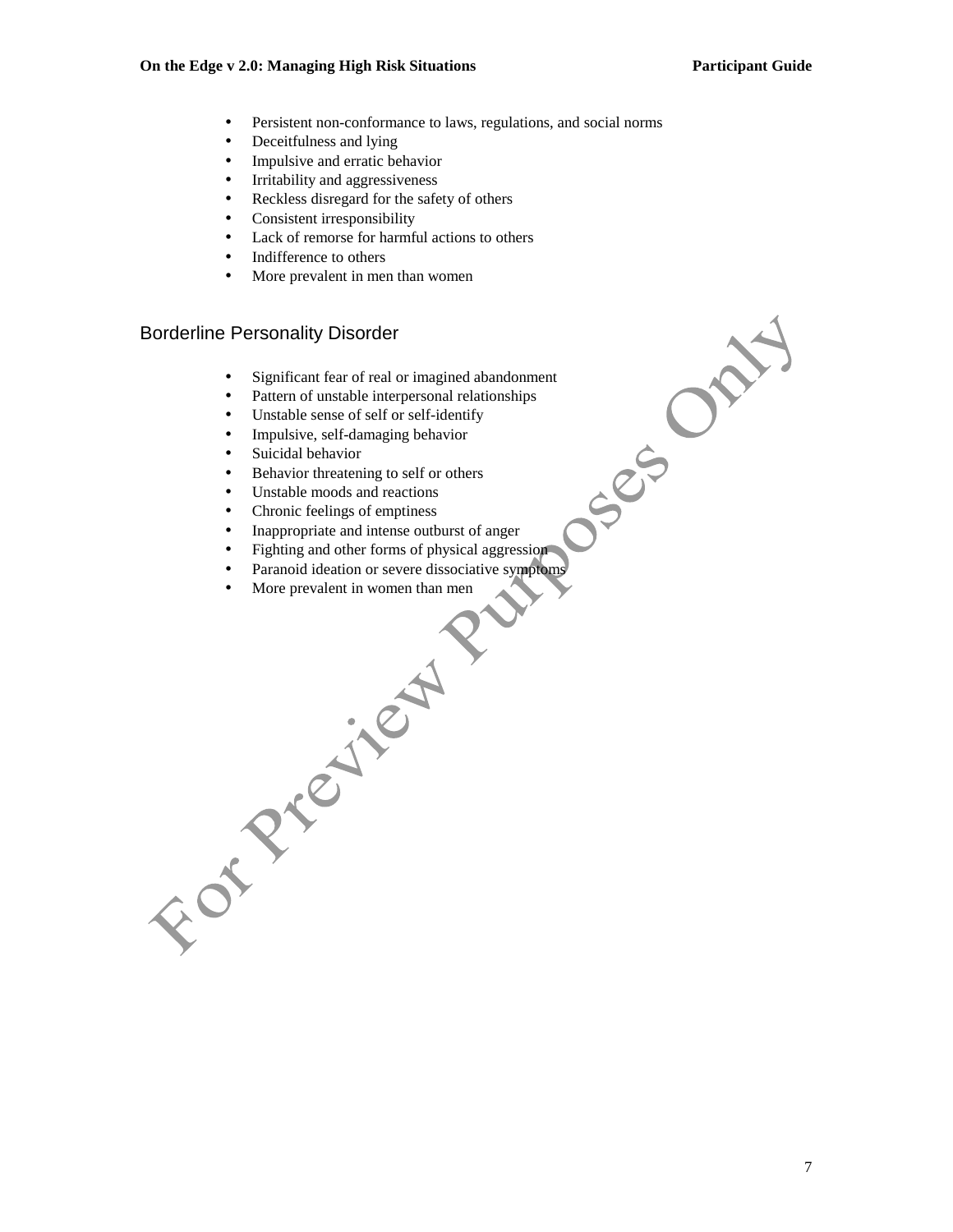# **Taking Action**

 Keep this list of Do's and Don'ts handy in case you are confronted by a person in the workplace and fear that the situation might be on the edge of violence. One important rule: **If at any time a person's conduct begins to escalate beyond your self-defined comfort zone, try to disengage from contact with the person immediately.**

With that in mind, let's look at some other suggestions of things you can do:

#### **Do:**

- Project calmness. Move and speak quietly, slowly, and with confidence.
- Listen with empathy. Encourage the person to talk and listen patiently to him or her.
- Let them know that you are interested in what they are saying. Focus your attention on them.
- Keep your posture relaxed but attentive. Position yourself at a right angle, rather than directly in front of the other person in a confrontational position.
- Acknowledge the person's feelings and indicate that you can see they are upset.
- Establish ground rules if the unacceptable behavior continues. Calmly describe the consequences of any violent behavior.
- Ask for specific, small favors such as asking the person to move to a quiet area.
- Use delaying tactics in order to give the person time to calm down. You might offer a drink of water (preferably in a paper cup!).
- Break big problems down into manageable units. Be reassuring and point out available choices.
- Accept criticism positively.
- Ask for recommendations, and repeat back what is requested.
- Position yourself so that your access to an exit is not blocked.

#### **Don't:**

- Use communications styles which generate hostility these might include apathy, condescension, brushing off, coldness, going strictly by the rules, or giving the run-around.
- Reject all of the person's demands from the start.
	- Pose in challenging stances, such as standing directly opposite them with your hands on hips or your arms crossed.
- Engage in physical contact, finger pointing, or staring them down.
- Make sudden or threatening movements.
- Threaten, dare, challenge, belittle, or make the person feel foolish.
- Act impatiently or criticize the person.
- Attempt to bargain with a threatening person.
- Make false statements or promises you cannot or will not keep.
- Take sides or agree with distorted points of view.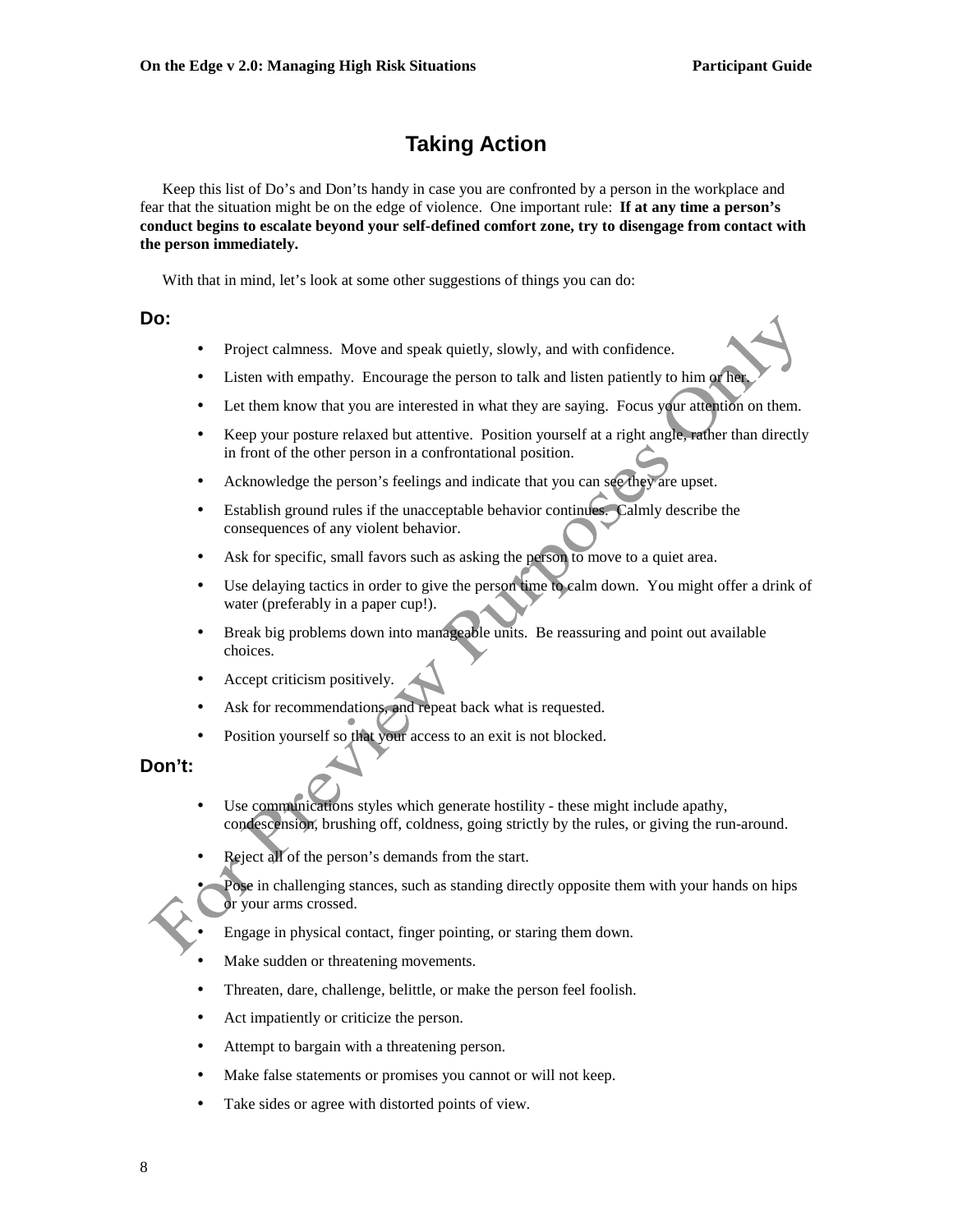#### **On the Edge v 2.0: Managing High Risk Situations Participant Guide Participant Guide**

• Invade the person's personal space - usually a zone of 3 to 6 feet between you and the agitated individual.

 You must report all violent threats and any other behavior that you feel might indicate a tendency toward violence. Immediately inform an appropriate person in your organization about the threat or aggressive behavior: the person defined within your organization's policy as a contact person, your supervisor, another supervisor, or someone within the human resources department.

 Take all threats and unusual behavior very seriously. Many tragic incidents would not have taken place if co-workers had not concluded, "Something like that couldn't happen here."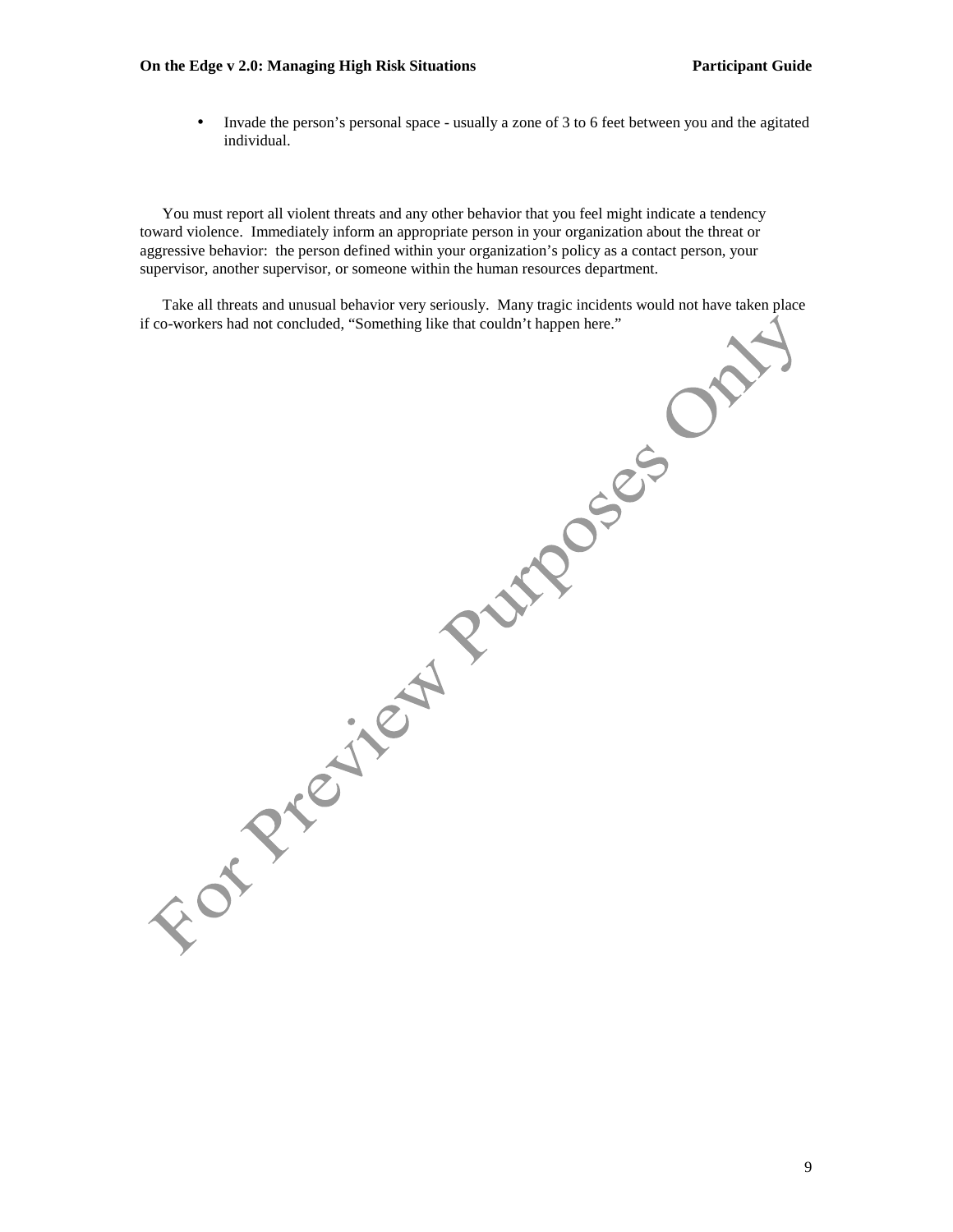#### **Video Exercises**

 The following pages offer an opportunity for you to review nine video vignettes, take notes on each of them, and then respond to a series of discussion questions about each of the scenarios.

 These scenarios are based on actual events. Try to place yourself in each of them. Try to imagine how you would respond if you were in that situation. Consider carefully how you *should* respond if you were to actually face those circumstances at work.

 Resolutions to these situations will vary, depending on your organization. One of the objectives of this training is for you and others in your group to discuss each of the situations presented and come up with the most appropriate response for your group, business, or organization. There are no easy "cookie cutter" answers to these situations. That's why they are so realistic. If there are situations you or your colleagues do not feel comfortable resolving, please do not hesitate to ask your leaders for help.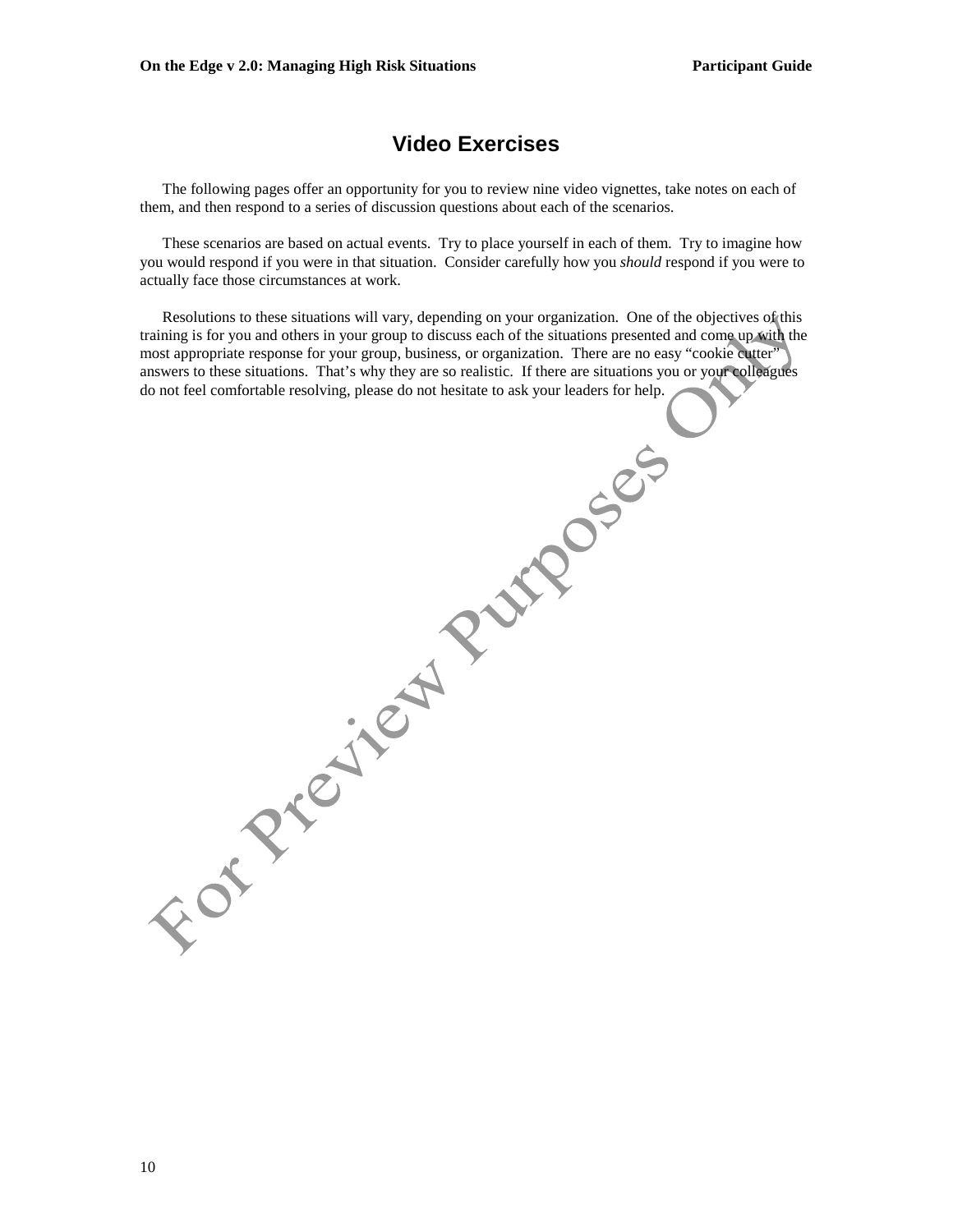## **Vignette 1—Just Try to Fire Me!**



 Adam is a data entry clerk in your organization's employee-benefits department. His responsibilities include data-entry of confidential employee medical information. Over the past several months, Adam's performance has been marginal at best. You arrange a meeting with Adam to discuss his poor performance.

 Adam blames all his problems on fellow employees, whom he claims are "out to get him". He also blames you and the company for picking on him. He makes threats against you, the company, and other employees, and says he's going to "get you".

**For Precisely Puts**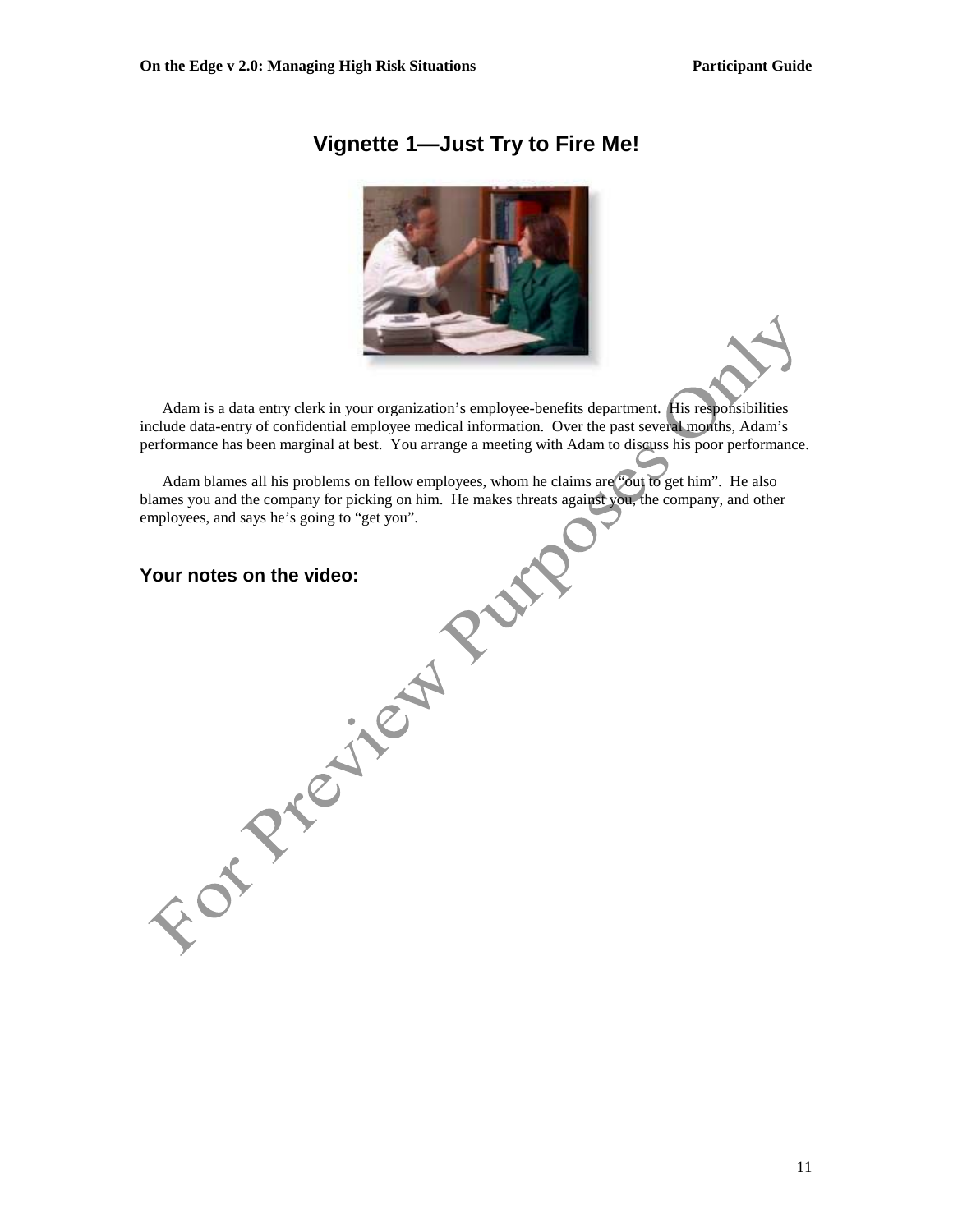OSSED ON

## **Vignette 1—Discussion Questions**

What are you going to do right now?

As an employee of the company, what are you going to do with Adam?

Who are you going to talk to?

Do you plan to have a follow-up discussion with Adam? When and where will you have it? What will you discuss?

What did your group decide?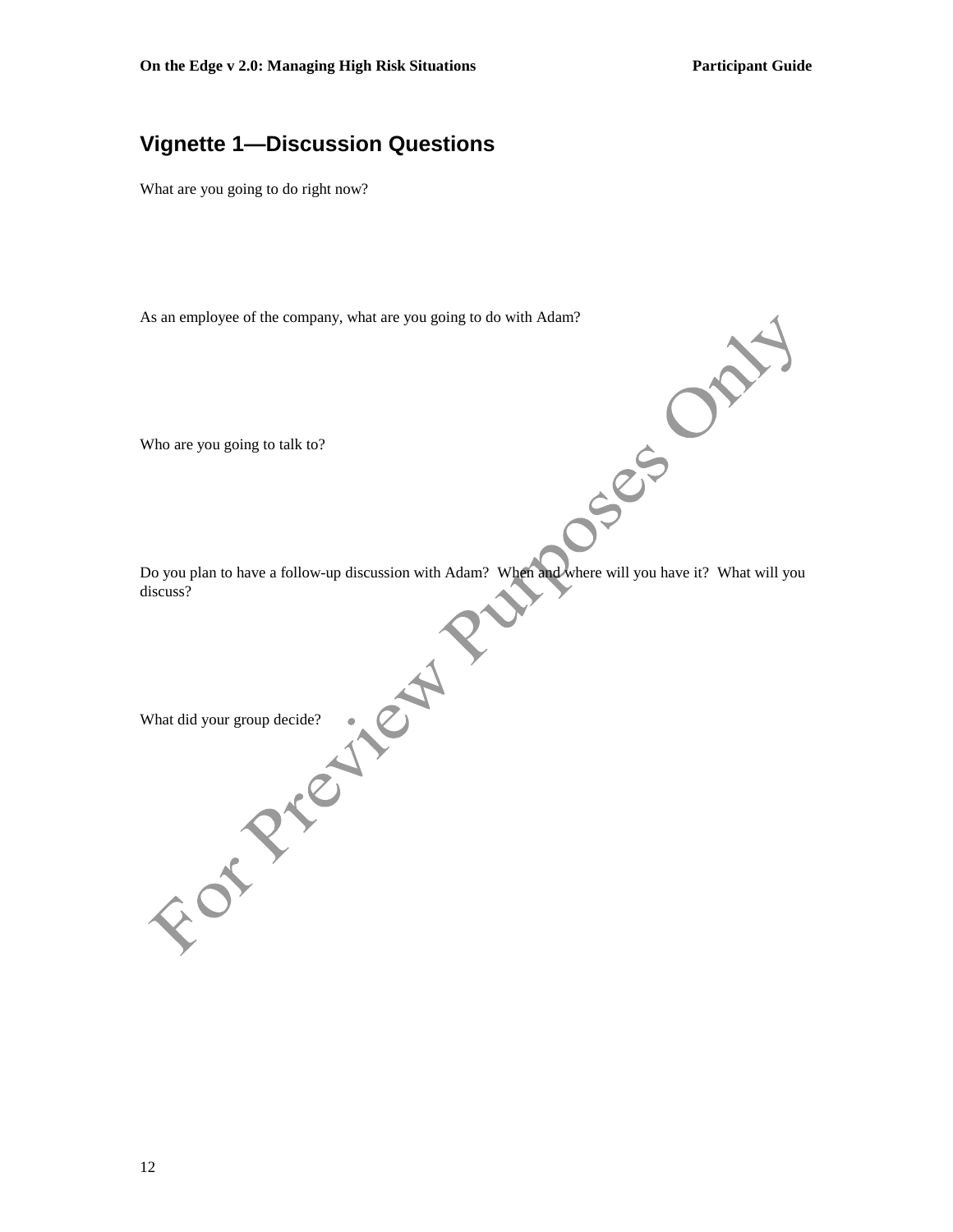## **Vignette 2—I'll Go Postal!**



 You and Jim have worked together for the past two years. During the past six months, he has been acting a little peculiar. His work record is not very good, and just yesterday, he was given a written warning for "poor performance."

 After this disciplinary discussion with his supervisor, Jim made comments to you that he is about to "make a point" with his supervisor. When you ask him about what he means by this, he threatens to "go postal" and "take you out, too".

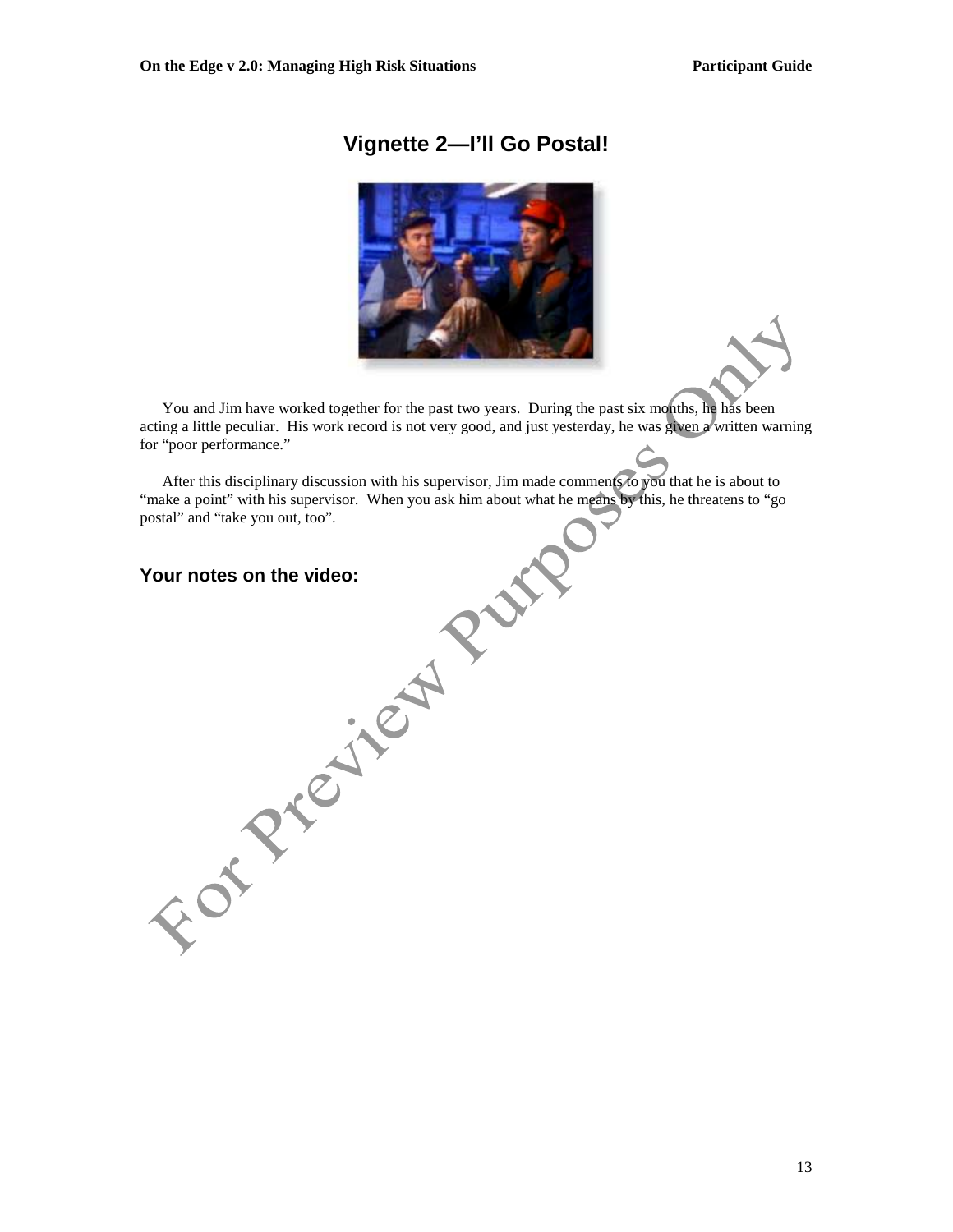## **Vignette 2—Discussion Questions**

What are you going to say to Jim now?

What are you going to do?

Who are you going to talk to?

What did your group decide?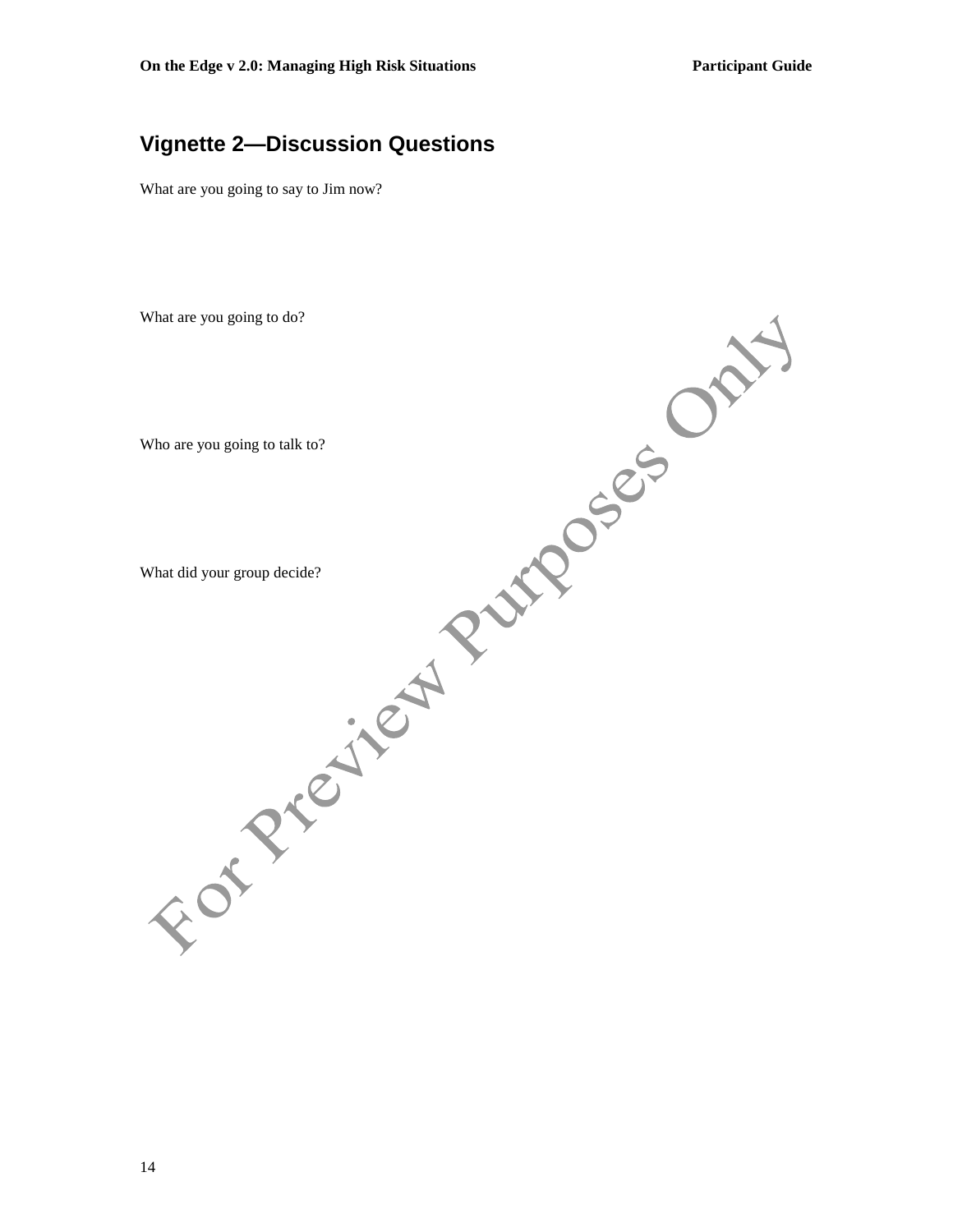## **Vignette 3—Scary Jerry**



Jerry just won't leave you alone. You got the job he wanted and now he's acting like it's your fault that the job was given to you over him. He constantly gives you dirty looks, making snide remarks about you to other employees, and spreading rumors about you in your department. Jerry has always been a little "different," and frankly, he scares you. Anything you say to him is greeted with greater and greater hostility.

| Your notes on the video: |  |
|--------------------------|--|
|                          |  |
|                          |  |
|                          |  |
|                          |  |
|                          |  |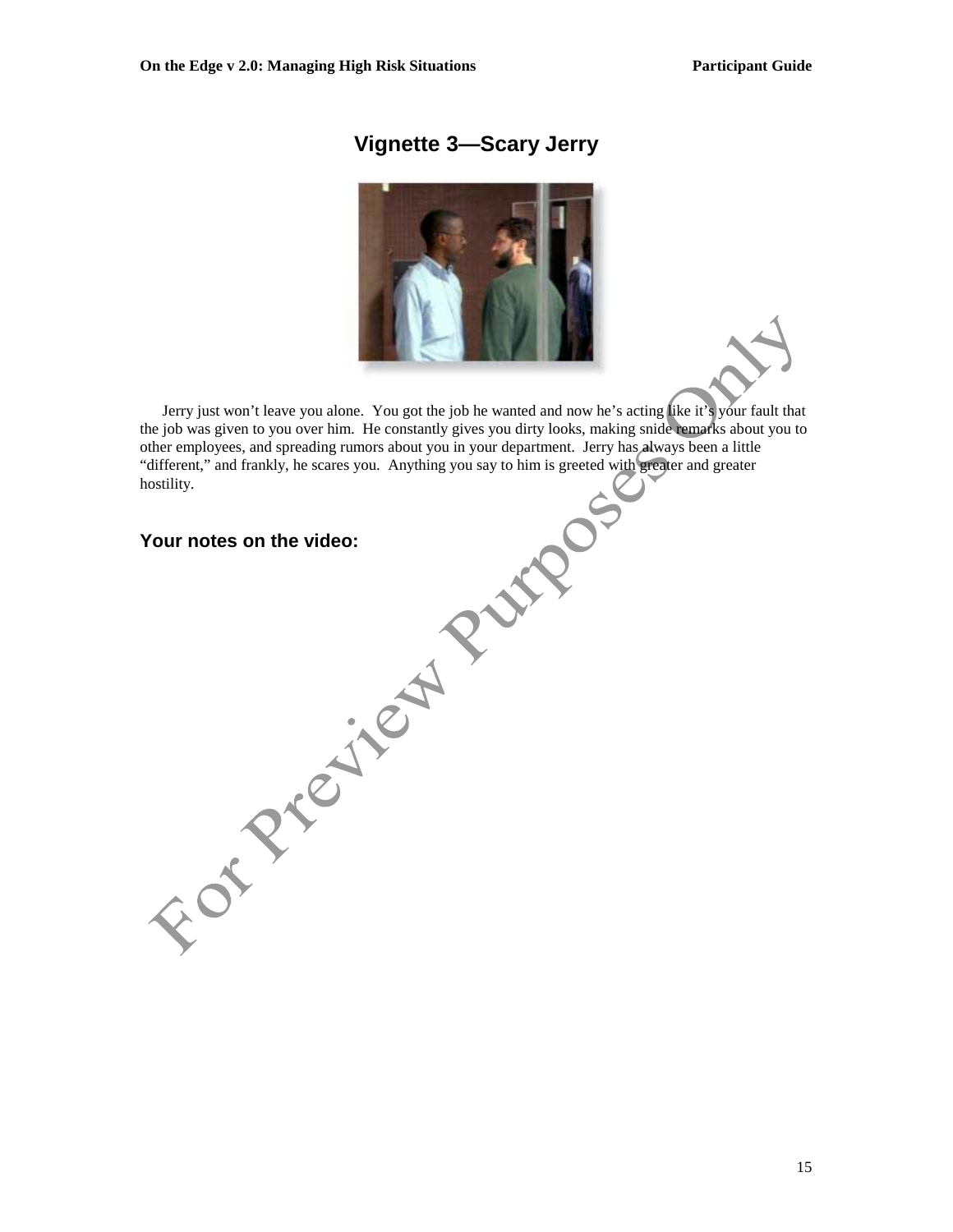## **Vignette 3—Discussion Questions**

#### **Jerry has just confronted you.**

What are you going to do?

What would you say to Jerry, at this time? Who will you discuss this incident with? What do you plan to do next? What did your group decide to do?/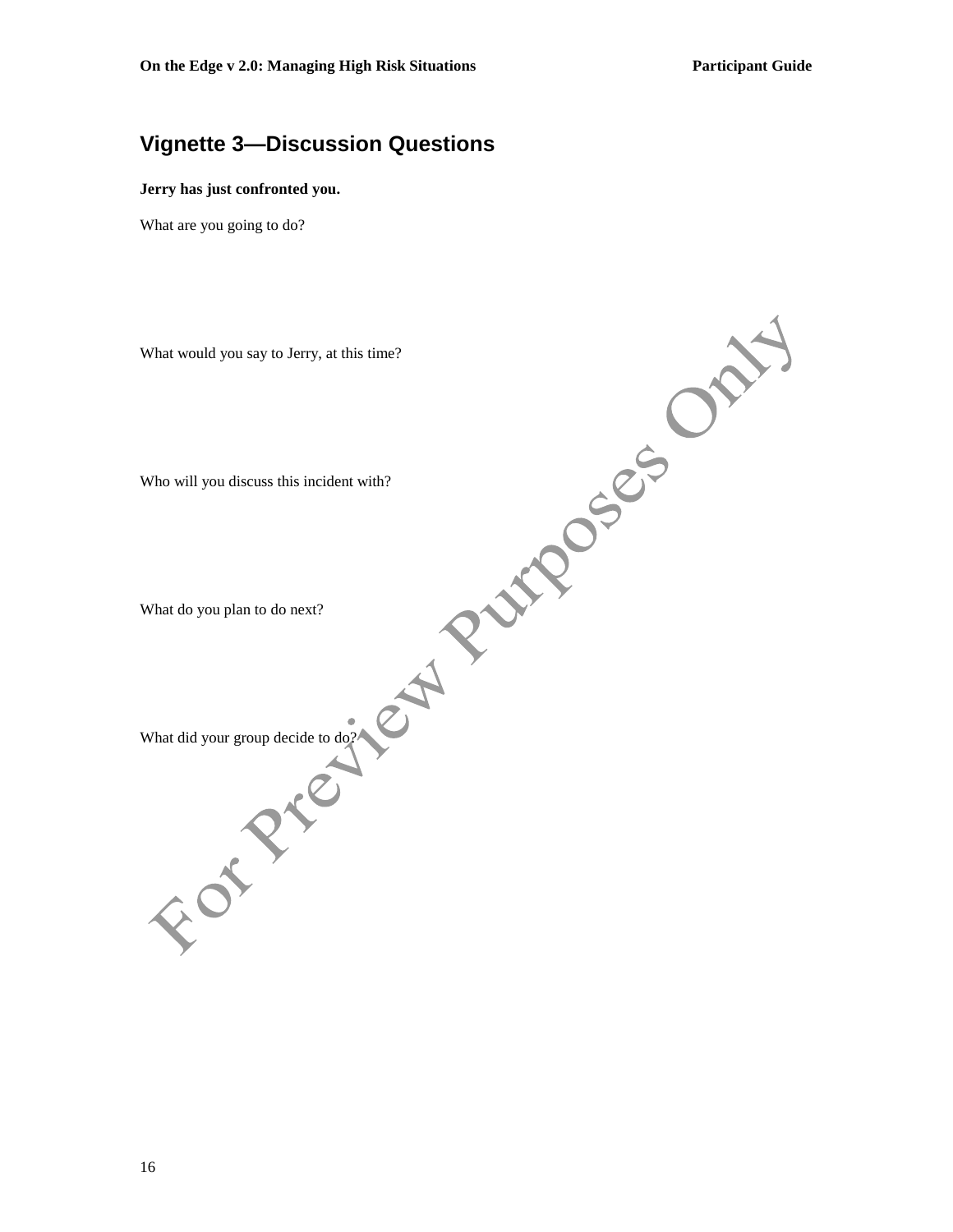

## **Vignette 4—A Walk in the Parking Lot**

 Sandy, one of your better employees, has worked for you for about seven years. Until recently, Sandy's performance was above average, but now something is bothering her. She confides in you that an exboyfriend has been harassing her at work, making phone calls to her, and even stalking her. Sandy is very upset by his actions and does not know what to do.

 As you leave the office together, you notice that the guy's sitting in the parking lot, right next to Sandy's car.

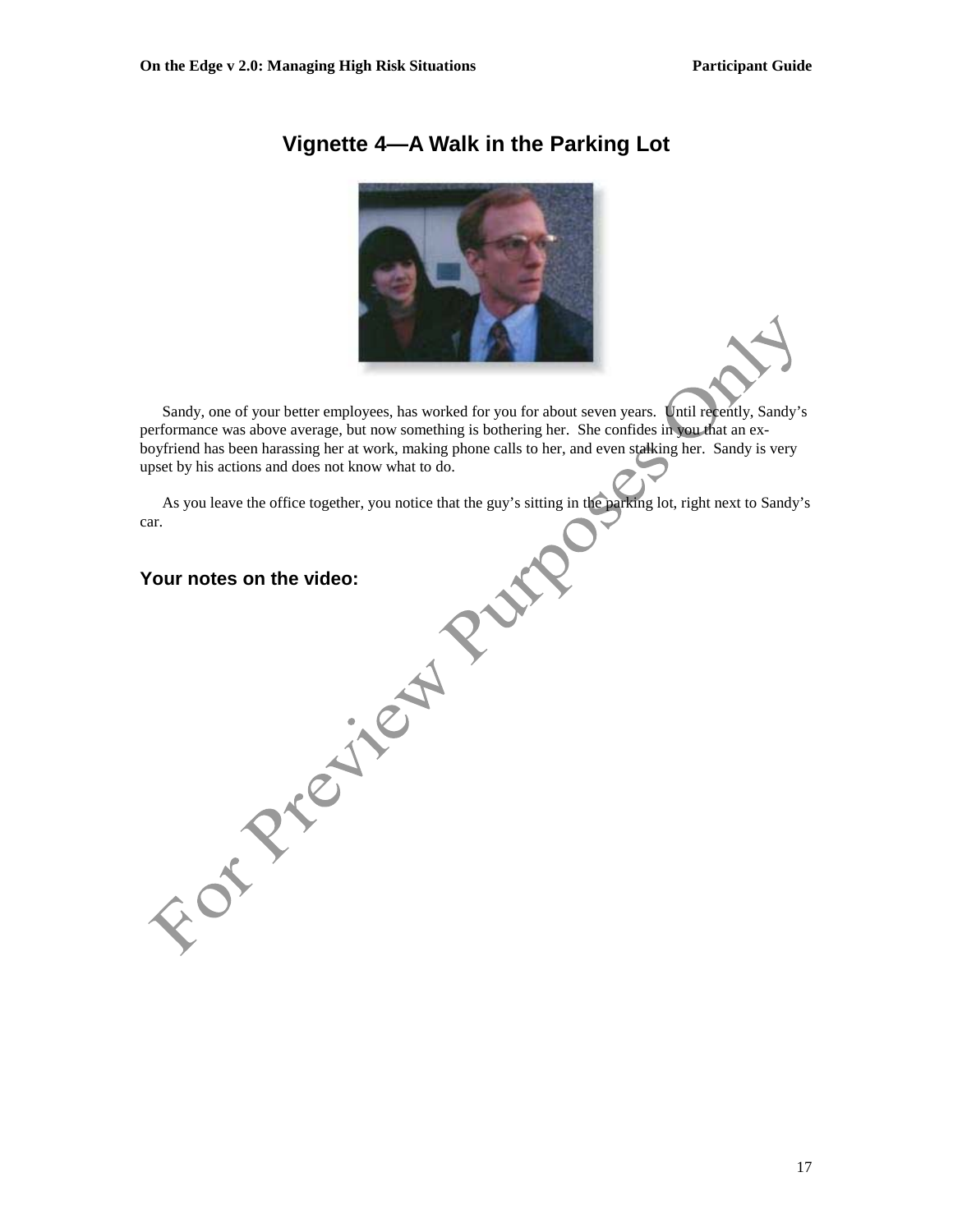## **Vignette 4—Discussion Questions**

What are you going to do right now?

Could you have done anything differently?

What do you say to Sandy?

Who else do you need to talk to?

What are you going to do for Sandy?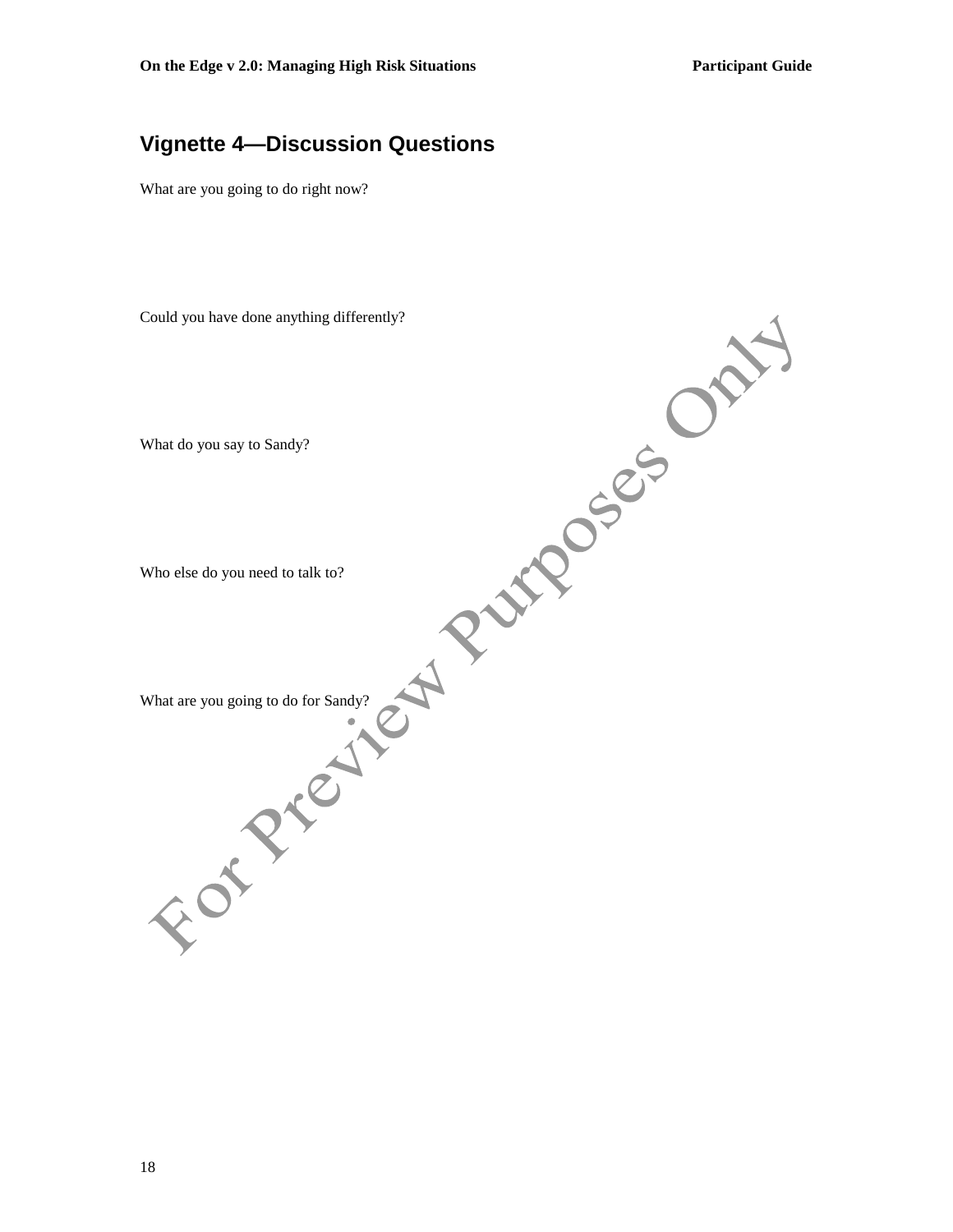# **Vignette 5—Magnetic Personality**



 Jane has been an employee of the company for about two years. She is only a short-term employee, but she is very bright and seems to be able to handle almost any assignment given to her. However, Jane also has a violent temper. On occasion, she loses her cool with fellow employees, as well as with her supervisor, Karen.

 Earlier in the shift, Karen had to talk to Jane about another temper tantrum she had with a fellow employee. Jane was very upset with Karen for "picking on her." She commented to someone that she was going to show this company what a "bad attitude" is by hitting them where it hurts, in the pocketbook.

 You observe Jane intentionally trying to erase computer disks by rubbing them over a magnetic paperclip dispenser.

# **Your Price of the video.**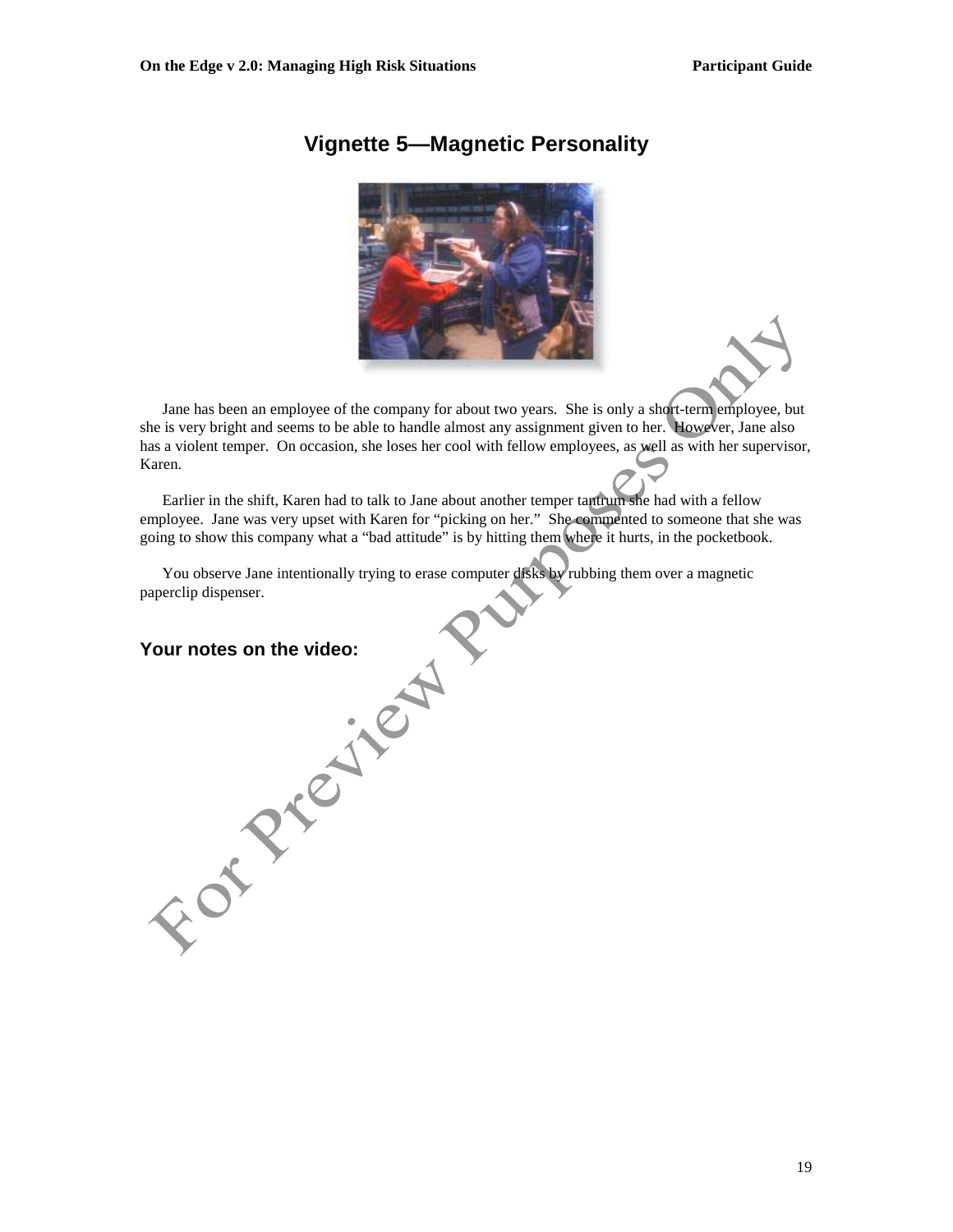## **Vignette 5—Discussion Questions**

What are you going to do right now?

Who are you going to tell about what you observed?

What could have been done to prevent this incident from occurring?

What did your group decide to do?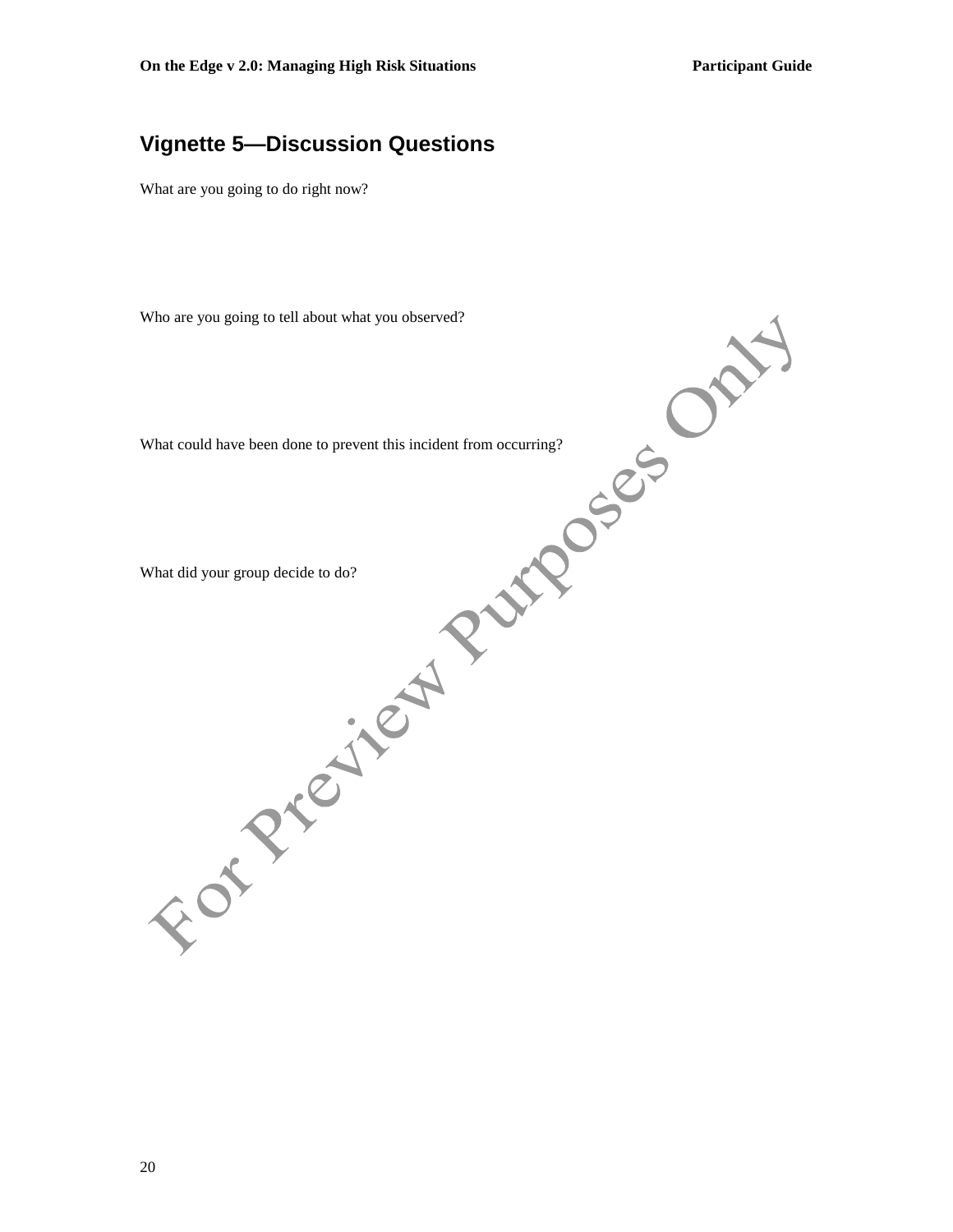## **ASSET Audit**

 Prevention is one of the keys to minimizing the threat of workplace violence in your organization. While no one can eliminate workplace violence entirely, there are some steps your organization can take to minimize your exposure.

 The following pages should be used to generate ideas and help you scrutinize and evaluate all areas of company management, layout, and operations. We focus here on five general areas: administrative procedures, selection systems, security, empowerment, and training. As a reminder of these subjects, think of them as your ASSET audit for the prevention of violence. This acronym stands for:

- **A = Administrative Procedures**
- **S = Selection Systems**
- **S = Security**
- **E = Empowerment**
- **T = Training**

 An ASSET audit should cover five broad topic areas your organization should look at in its effort to prevent workplace violence. While we provide some general points to consider, your organization will want to add its own specific areas of concern as they become evident during the review process.

 We also suggest involving a broad spectrum of employees in this review. Some organizations have developed individual teams around each of the ASSET topics in order to make the review more complete.

ASSET audit reflects the needs of *your* organization, not someone else's.

You should feel free to add to, delete from, or "localize" the following ASSET topic lists so that the ASSET audit reflects the needs of your organization, not someone else's.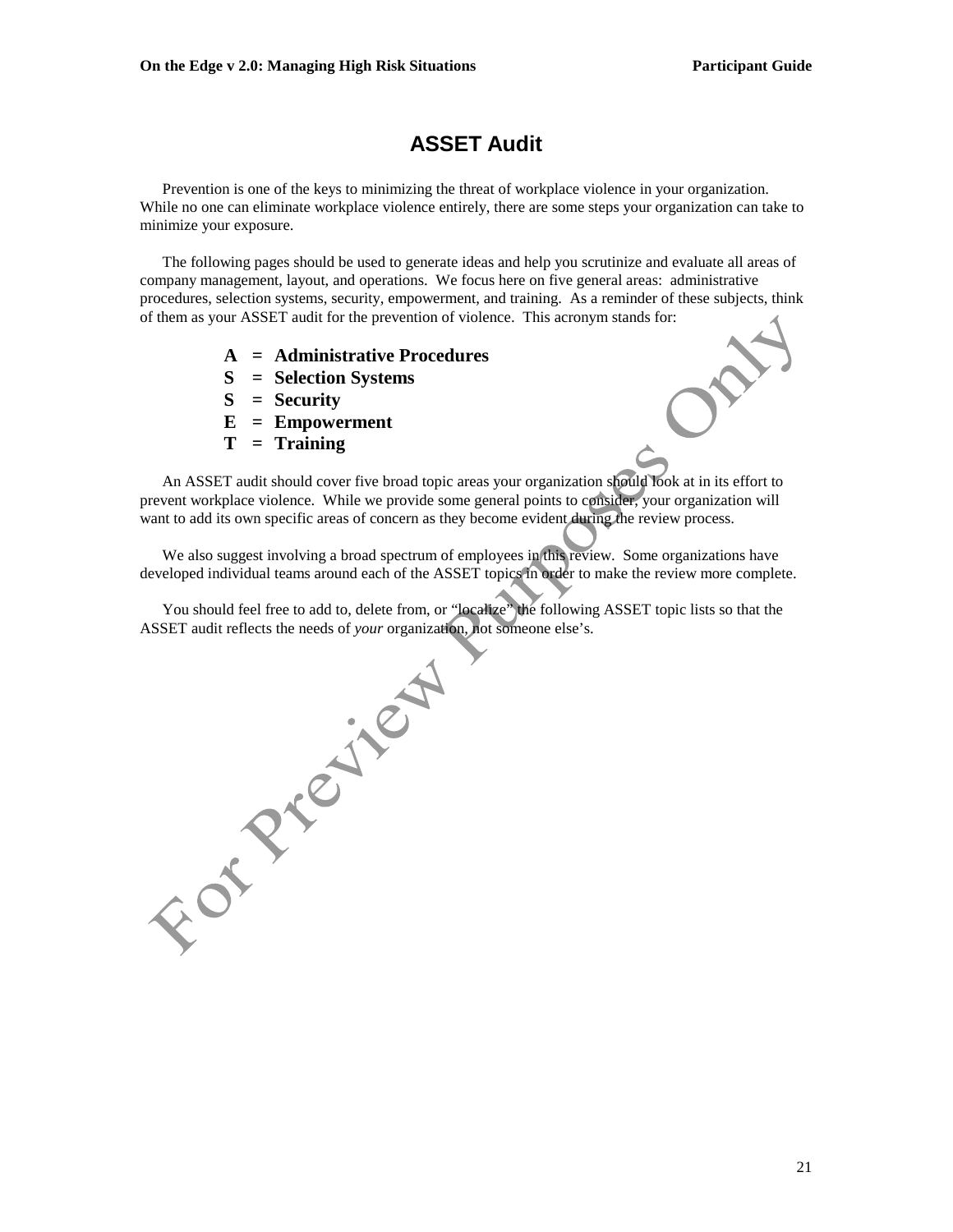## **Administrative Procedures**

 Federal and state OSHA regulations stipulate that employers must "furnish to each employee, employment and a place of employment which is free from recognized hazards that are causing, or are likely to cause death or serious harm to the employee." It is incumbent upon all organizations to make sure that their administrative procedures and policies are clear and well-conceived, and that they reflect the need to provide a workplace that is safe and productive.

- Policies and procedures must be viewed as fair and equitable.
- Policies and procedures must be well communicated and understood.
- Policies and procedures must be administered equally.
- Disciplinary processes must be well communicated and fairly administered.
- The disciplinary process must be progressive, with procedures for appeals built in.
- The performance management system must be used.
- Reporting procedures for incidents must be clear and well communicated.
- Employee assistance programs must be in place and well known.
- Emergency response systems must be developed and well known
- Evacuation procedures must be well known and practiced.
- An emergency telephone number must be on file for every employee to use.
- 

• The definitions of harassment (sexual and otherwise) must be understood by all.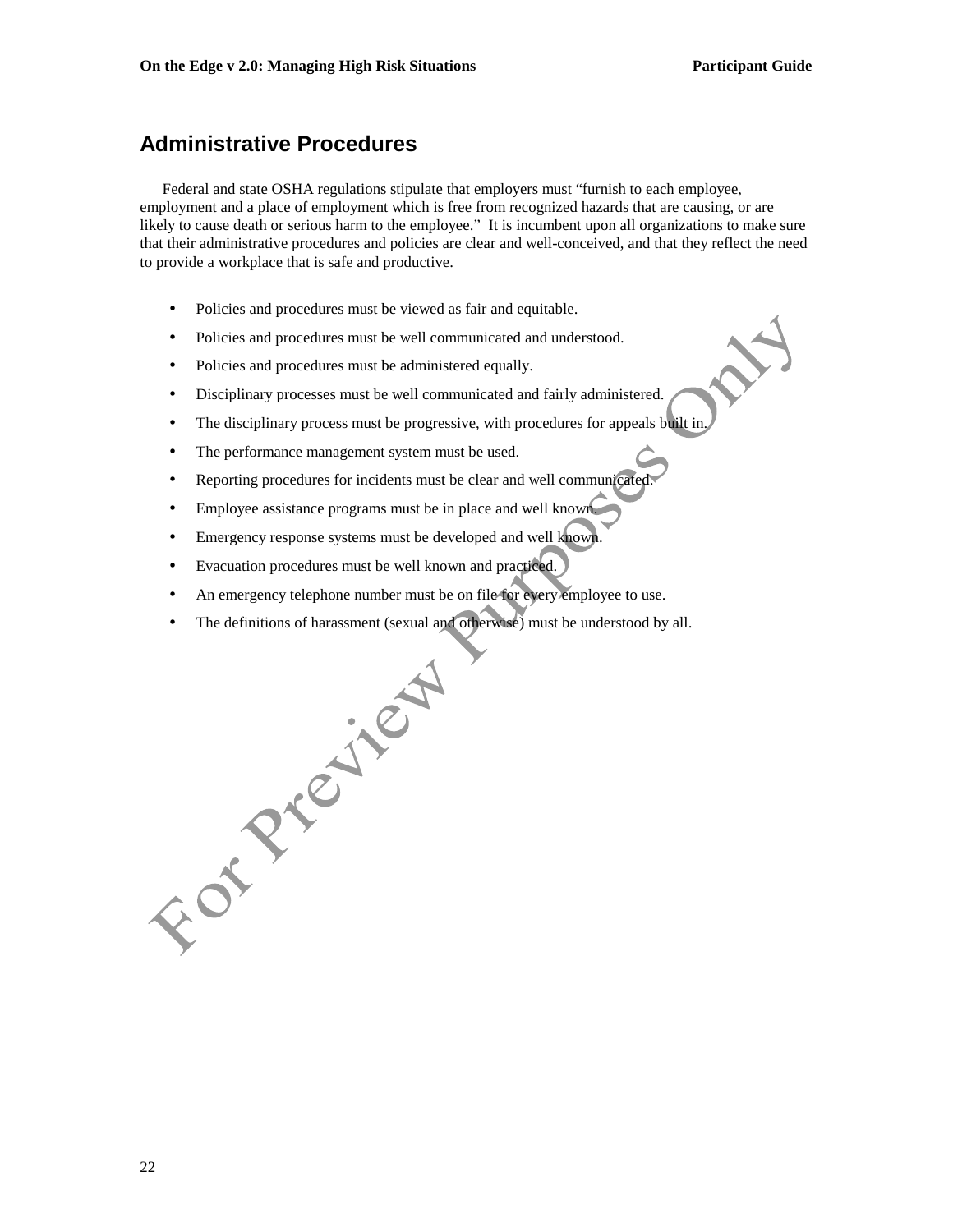## **Selection Process**

 A selection process involves much more than interviewing a potential hire. The process begins immediately after the decision is made to fill an existing job or create a new job. The process does not end until a person has been selected to fill the vacant job and their performance is up to some acceptable level.

The major steps in a selection process should include the following:

- Determining the key decision points in the process
- Developing job descriptions or a task analysis
- Understanding the culture of your organization and identifying its key characteristics<br>
Keeping appropriate records<br>
Factoring in EEOC/ADA considerations<br>
Training Interviewers<br>
Asking behavioral-based interview
- Keeping appropriate records
- Factoring in EEOC/ADA considerations
- Training Interviewers
- Asking behavioral-based interview questions
- Testing the applicant
- Following all applicant notification procedures

For Preject

- Screening for drugs
- Establishing and communicating probationary guidelines and status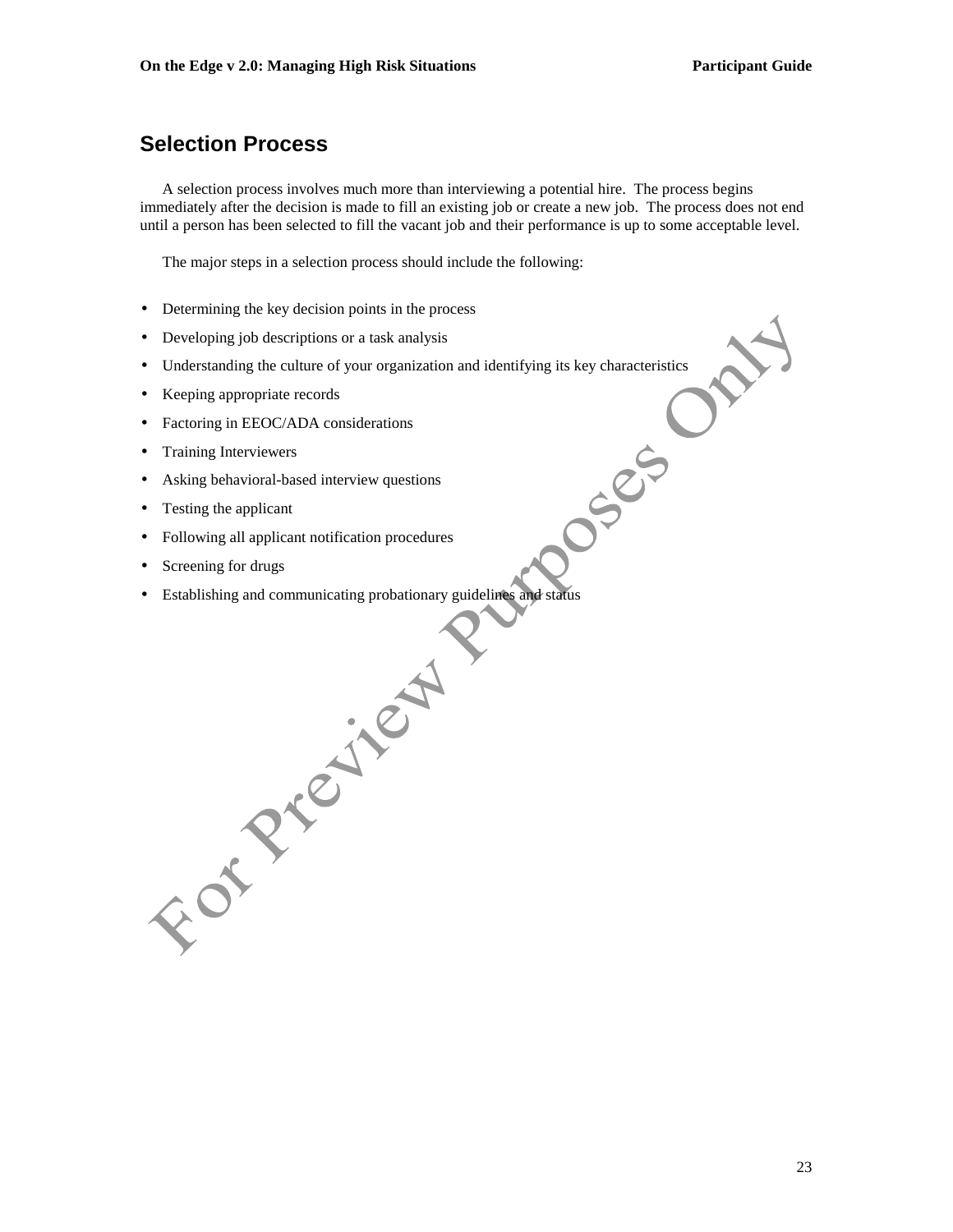## **Security**

 Security continues to be a major concern in today's organizations. Access to the workplace has become a matter of keys, electronic gates and doors, identification cards, metal detectors, security guards, and policies and procedures to keep outsiders out. Well-publicized incidents of workplace violence have resulted in increased efforts to protect employees, but also to protect organizations from related issues of theft and sabotage. The focus now is on rightsizing organizations and tightening budgets, but security is still an imperative that must be re-examined on a regular basis.

Areas to review include:

- Facility access
- Key and identification controls
- Exit interviews and procedures
- Product safety
- Computer security
- Information access and control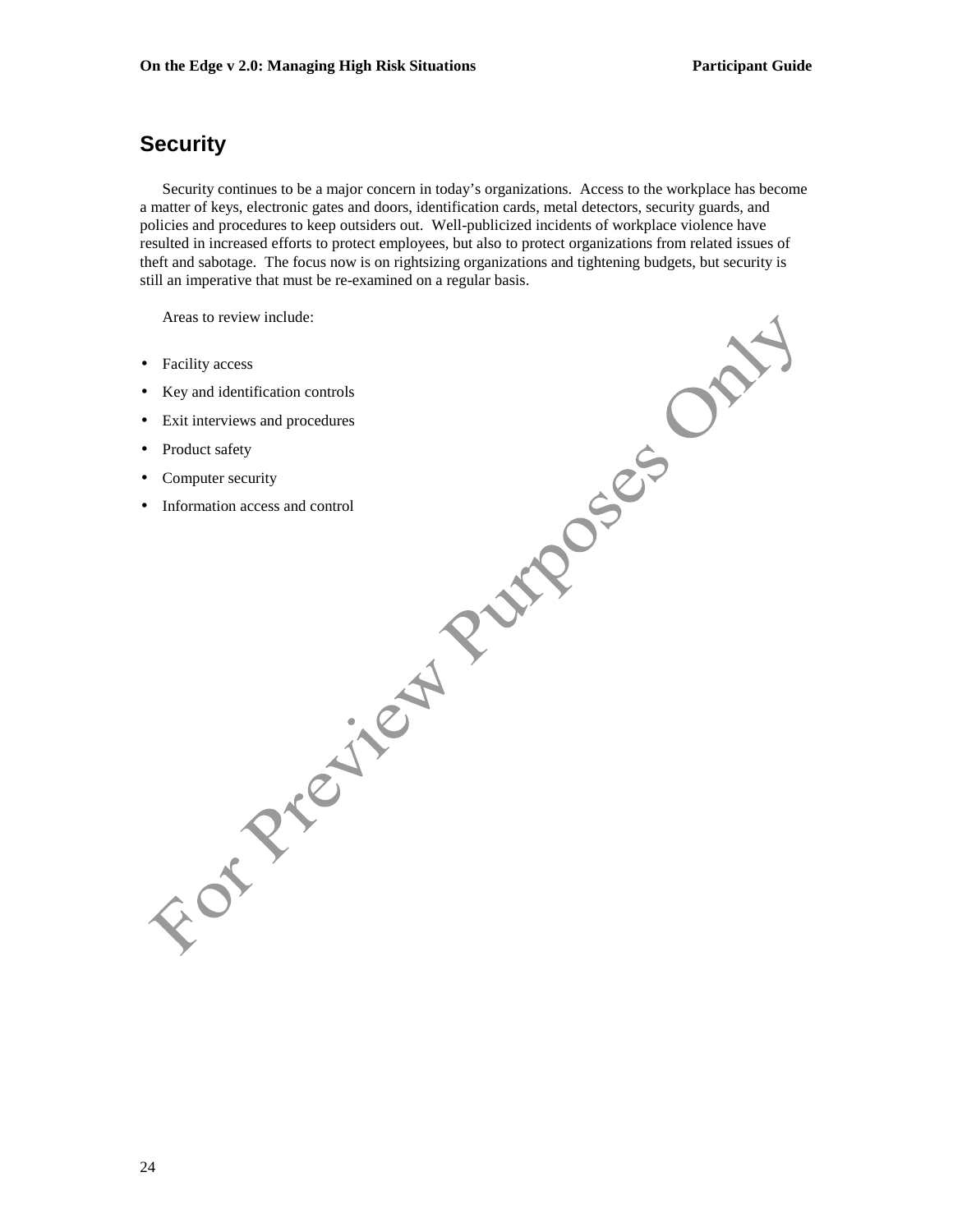### **Empowerment**

 An empowered workforce is a workforce that utilizes all of its capabilities to improve the business. What do we mean by "employee empowerment"? Employee empowerment involves two things:

- The ability of employees to make decisions that affect their work.
- The understanding that employees function as business partners.

An empowered workforce cares about the organization, cares about fellow employees, and wants the organization to flourish.

 As we ask employees to take more responsibility for their work, we must open doors of communication and decision-making that will allow empowerment to take place. Employees can perform these functions in their organizations:

DOSSES

- Select new employees
- Conduct safety audits
- Conduct security audits
- Train other employees
- Lead emergency response teams
- Lead first-aid teams
- Review and recommend changes to administrative procedures and processes

Partnership relationships with employees can be solidified by:

- Providing regular business updates to employees
- Giving employees the opportunity to ask questions and surface issues
- Allowing employees to solve problems that are related to their work
- Providing time for teams of employees to meet regularly to discuss organization issues
- Making sure members of the organization understand their roles and responsibilities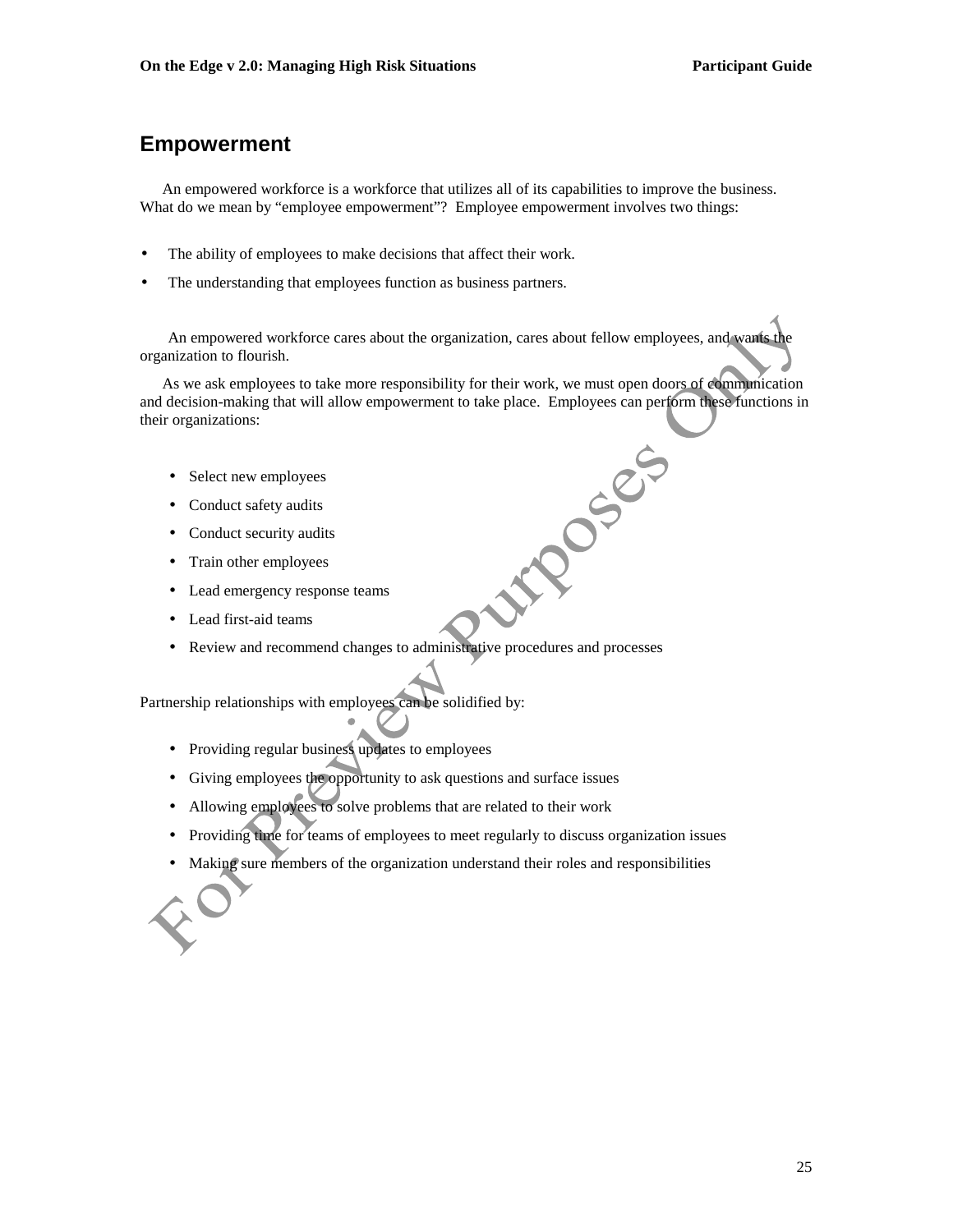## **Training**

 A properly trained workforce can be a strategic competitive advantage for any organization. Better yet is a workforce composed of employees who are able to function way beyond the basic skills required for their jobs. Training employees in such areas as Violence Awareness and Prevention fosters a spirit of commitment to the overall well-being of co-workers and the organization as a whole.

 Workplace violence is a pressing problem. The employer is wise to raise worker sensitivity to potentially harmful situations, inform people about how they can protect themselves and help the organization lessen its impact, and clarify roles and responsibilities should a threatening incident occur.

 Training in each of these important areas will increase the organization's ability to deal with the threat of workplace violence, and improve overall performance in achieving its business goals:

Pumples

- Communications skills/Listening skills
- Workforce diversity
- Sexual harassment
- Appropriate work habits
- Giving positive feedback
- Handling conflict/Handling emotion
- Establishing performance expectations
- Coaching
- Conducting termination interviews
- Using effective discipline
- Fundamentals of supervision
- Effective employee relations
- E Press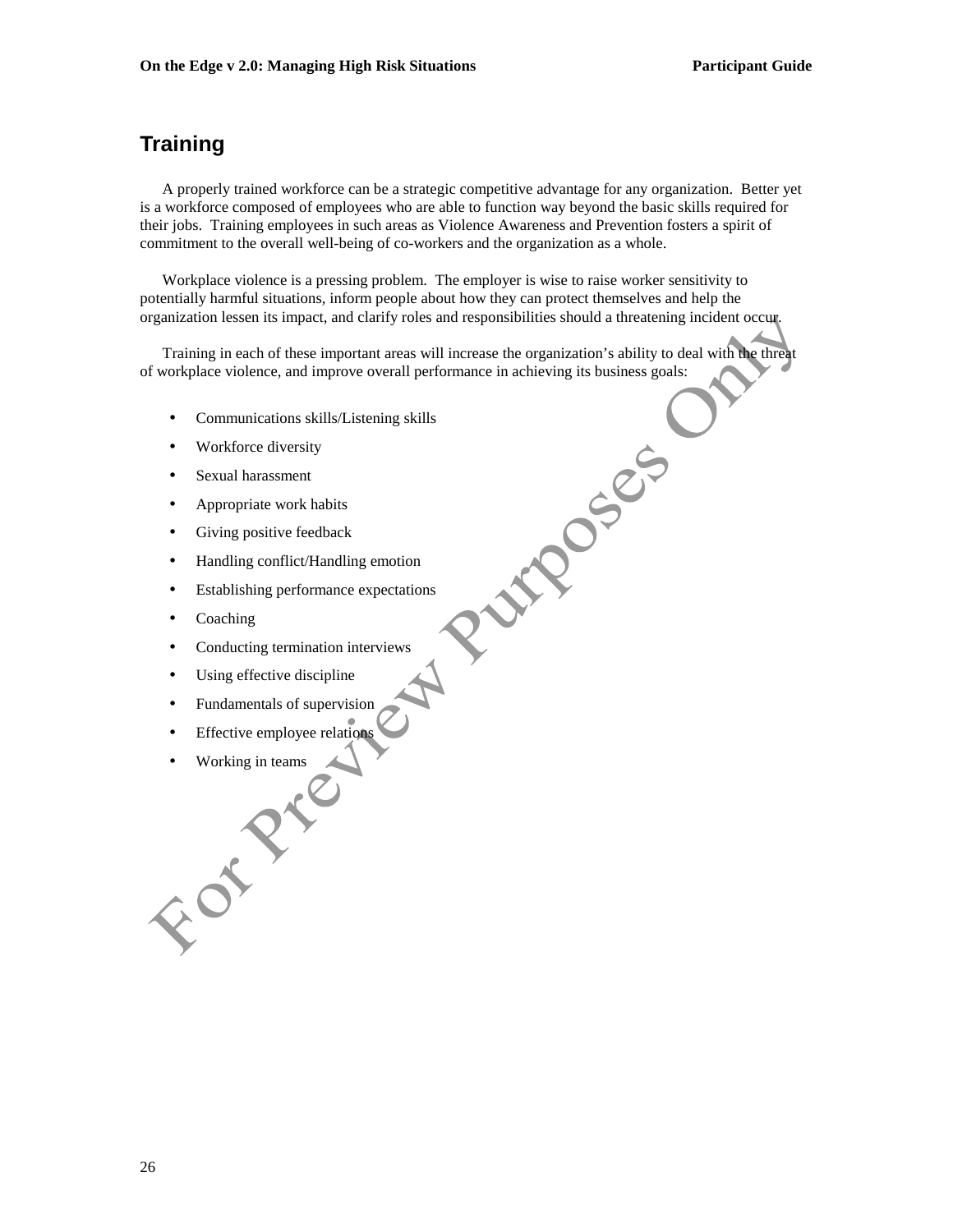#### **Violence in Our Society**

#### **Reducing vs. Displacing violence**

 Many of the steps organizations take to reduce violence in the workplace do not prevent violence—they merely displace it. A person who is screened out from being hired by one employer will probably be hired by another employer who has a less-thorough screening procedure.

 In order to actually reduce violence, communities need to prevent children from developing into violent adults. Some children get involved with violence because they lack adequate supervision and support, especially after school. Offering these kids an alternative to gangs, drugs, and other dangerous or criminal activities can help to steer them away from a life of violence.

 Organizations should take the lead in their communities. They can help young people in ways that need not be expensive. They can find ways to use school, church, public housing, and park facilities that are underutilized during certain times of the year, to keep program costs low. Peer programs where participants help provide instruction (more advanced pupils teaching the less advanced) can be successful as well as cost-effective. Some businesses even encourage their employees and managers to donate their time as paid or unpaid volunteers, and provide opportunities during the work day.

We must act, and act immediately, to reduce the threat of violence in our workplaces, our communities, and our society at large. Educating ourselves about this problem is only the starting point. Now we must be **Property Property**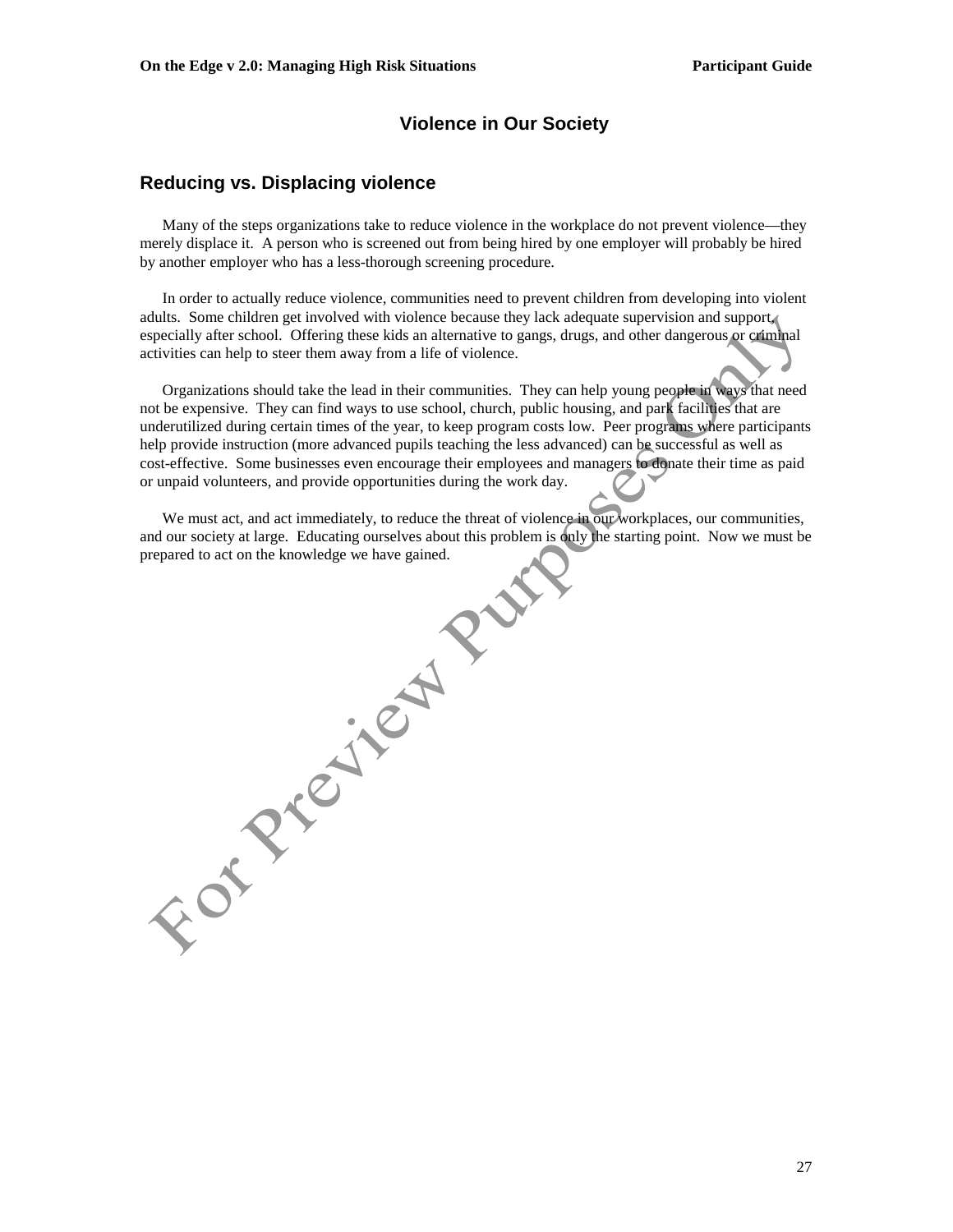# **Role Play #1 - Supervisor's Role**

You have been the supervisor in your department for over 11 years. Your department has just gone through a drastic downsizing, terminating over 30% of your workforce. You know the reasons, but the employees that remain are very upset at what happened to their co-workers and friends. Their emotions cover everything from cynicism to outright hostility. You have to get everyone back on a productive track. You want to get some input from one of your good employees about what to do.

| How are you going to approach this?                            |
|----------------------------------------------------------------|
| What are you going to talk about?                              |
| How are you going to inform your employees about how you feel? |
| What are your immediate goals?                                 |
|                                                                |
|                                                                |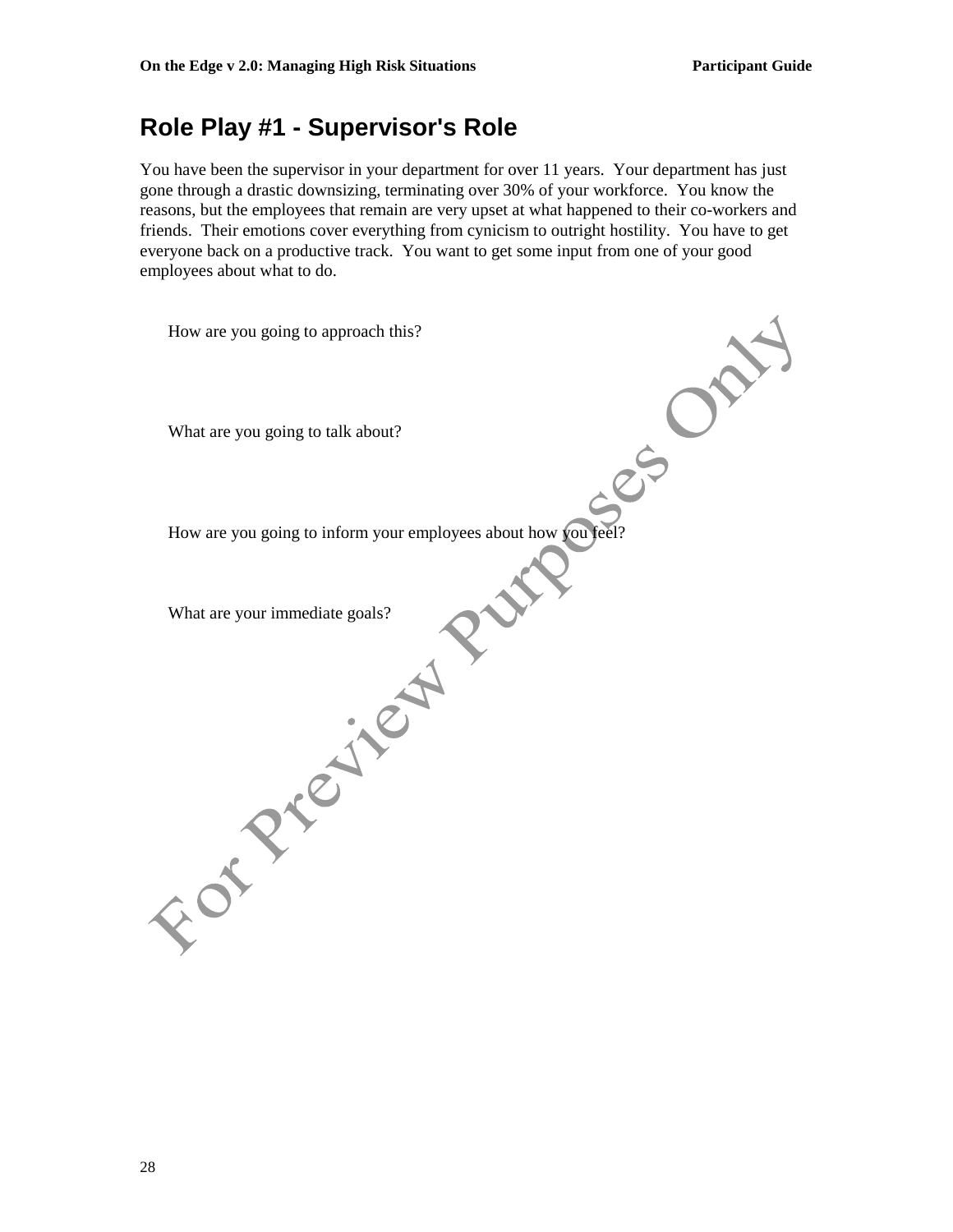# **Role Play #1 - Employee's Role**

Your department has gone through a very bad downsizing. A lot of your friends have lost their jobs. Of those that remain, some are very hostile to the company, while some just shrug it off as bad luck.

You feel fortunate about having a job. Although some very good friends of yours are now out of work, you have to worry about keeping your job and feeding your three kids.

Your supervisor wants to talk with you about how to get the place running smoothly again. You feel for your supervisor because many people who were friends of you both are now out of work.

What ideas do you have for your supervisor?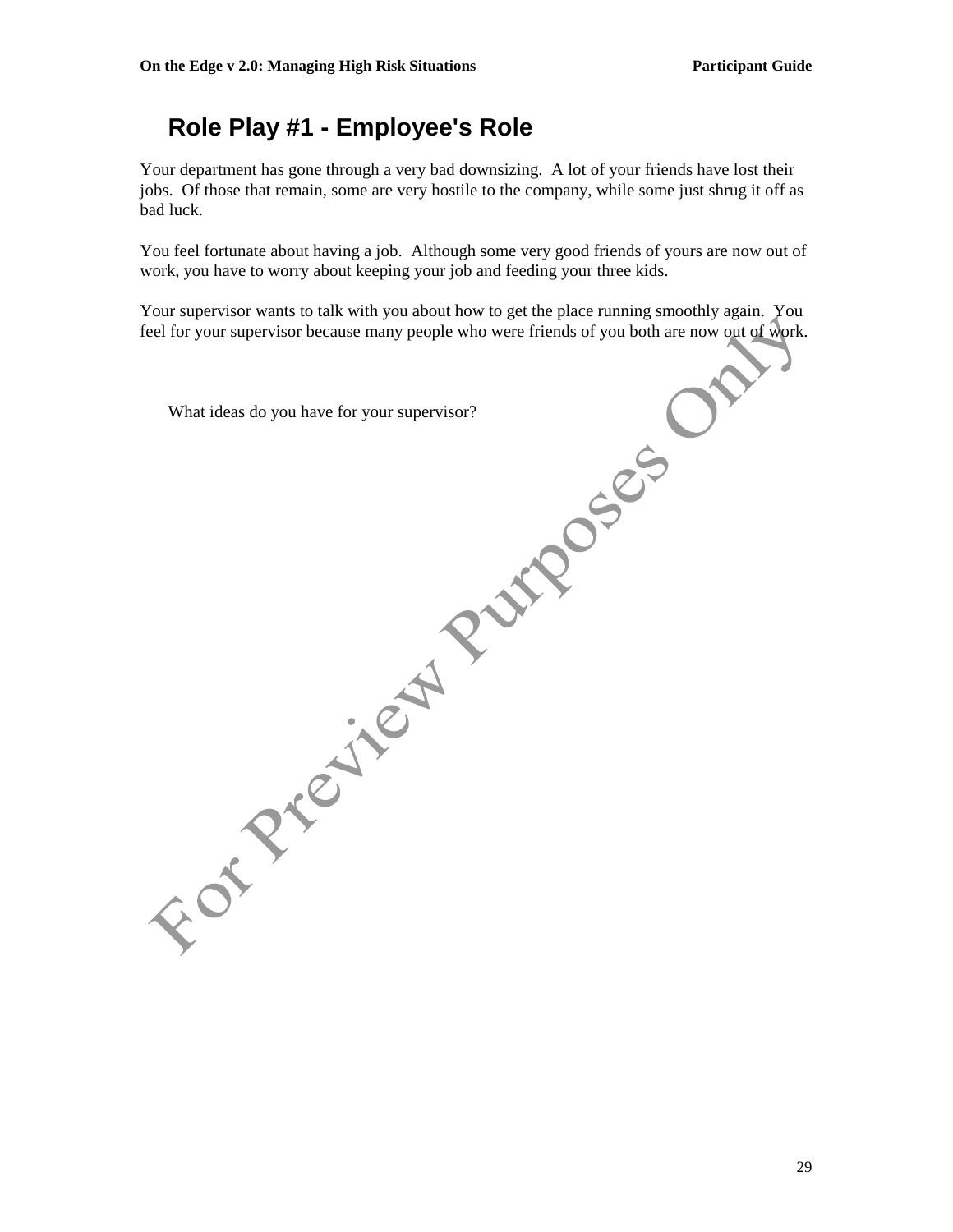# **Role Play #2 - Supervisor's Role**

Hank has been one of your employees for about one year. During this first year, Hank's work has been less than acceptable. He is late for work, sometimes abuses the sick leave policy, and complaints about him from other employees are increasing.

You have had several meetings with hank about his performance issues. Hank has a very high opinion of himself, almost to the point of being arrogant. You have decided to terminate him. Hank will be very upset with being terminated.

How are you going to handle this meeting? Who are you going to talk with about this meeting? What sort of things are you going to do prior to the meeting? What are you going to do after the meeting? **Else needs to be in the first point.**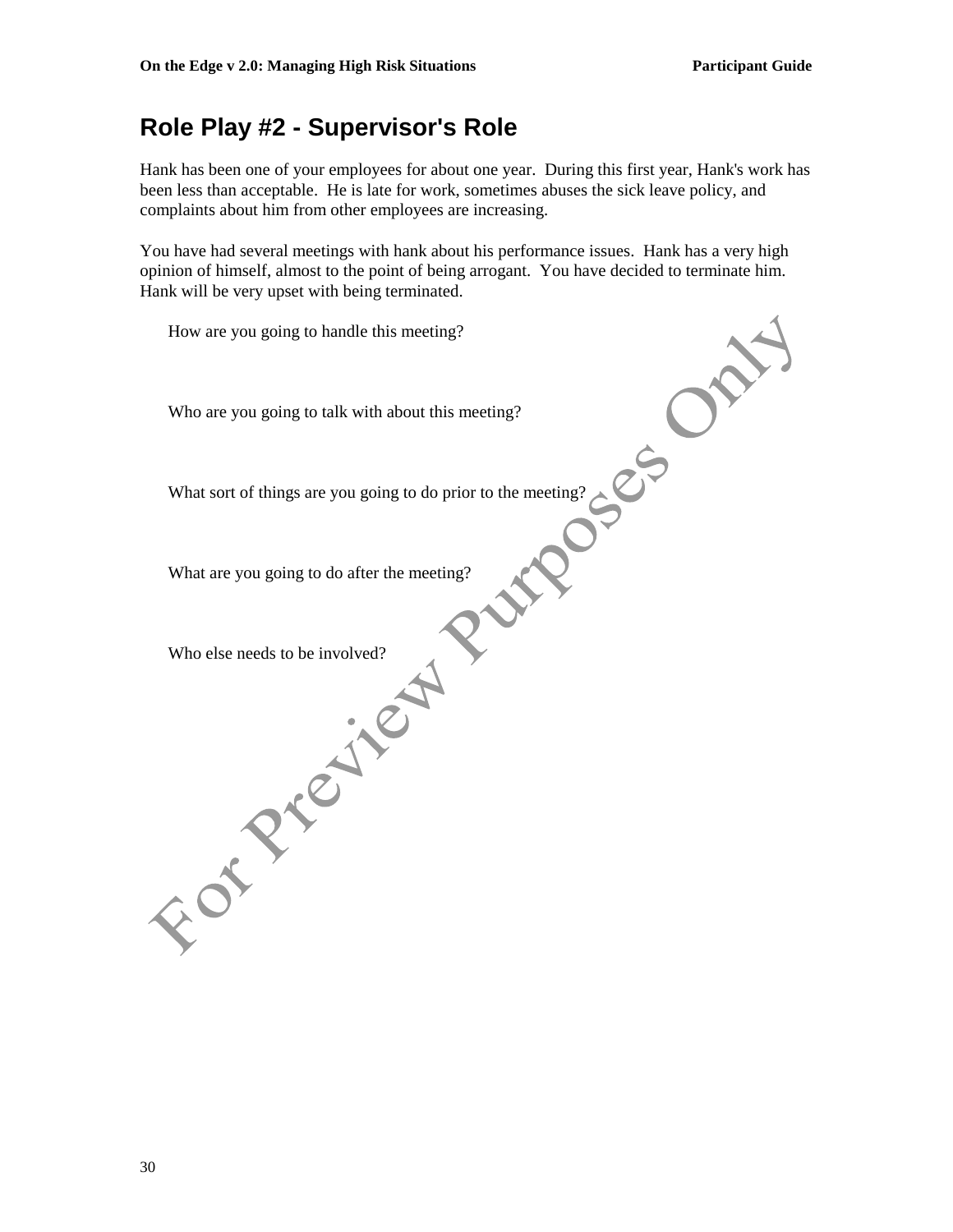# **Role Play #2 - Hank's Role**

Your name is Hank. You have worked for this organization for about a year. since you've taken this job, you've come to find that a lot of the work they want you to do is beneath you. Many of the other employees are jealous of you, so they spread rumors about you that are not true. You think some of them are trying to get you fired. As far as you care, this company can just shove this job. Of course, you're worried that you won't be able to find another job. And you need this job badly.

Your supervisor wants to talk to you today. You're afraid he is going to fire you. You don't intend to make it easy for your supervisor. If they want to try to get rid of you quietly, they've got another thing coming. You intend to be your usual gruff self, at least until you think you have no choice but to give in and apologize to your supervisor. Although you don't intend to grovel, you will try to convince your supervisor to reconsider firing you.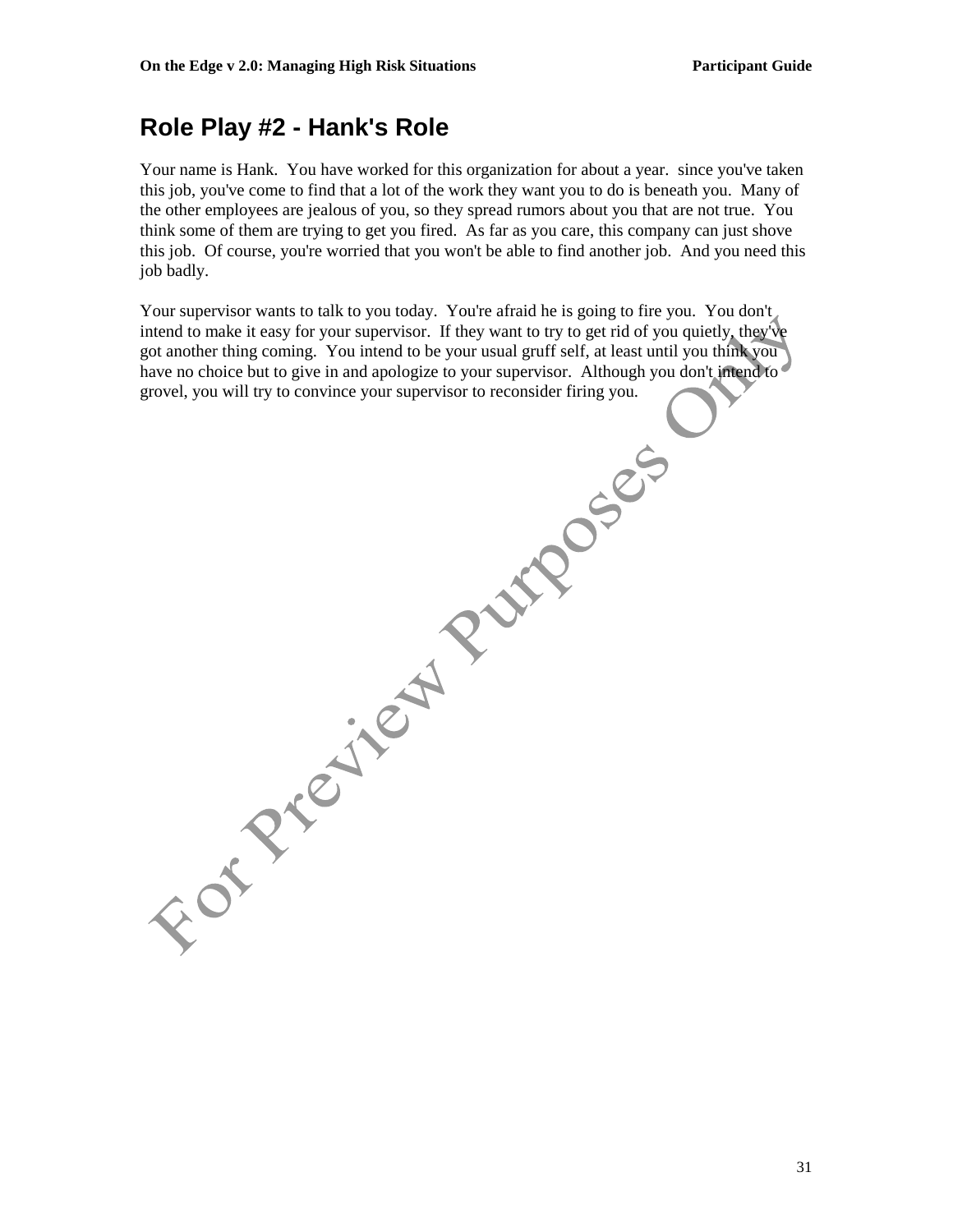# **Role Play #3 - Employee One's Role**

Mark is a real pain. He doesn't think women should be working in a factory, taking good jobs away from men who need to support their families. He still thinks women should be home taking care of their men or doing simple clerical types of jobs.

Mark is downright hostile to the women in the department. In fact, most of the women are extremely afraid of him. He boasts about "getting rid of the broads" and getting the "good ol' boys" back in control. Mark has taken overt steps to make some of your female co-workers look bad.

You just saw Mark screaming at Helen, yelling that he was "going to make her sorry" if she doesn't get out of the department. You fear for Helen.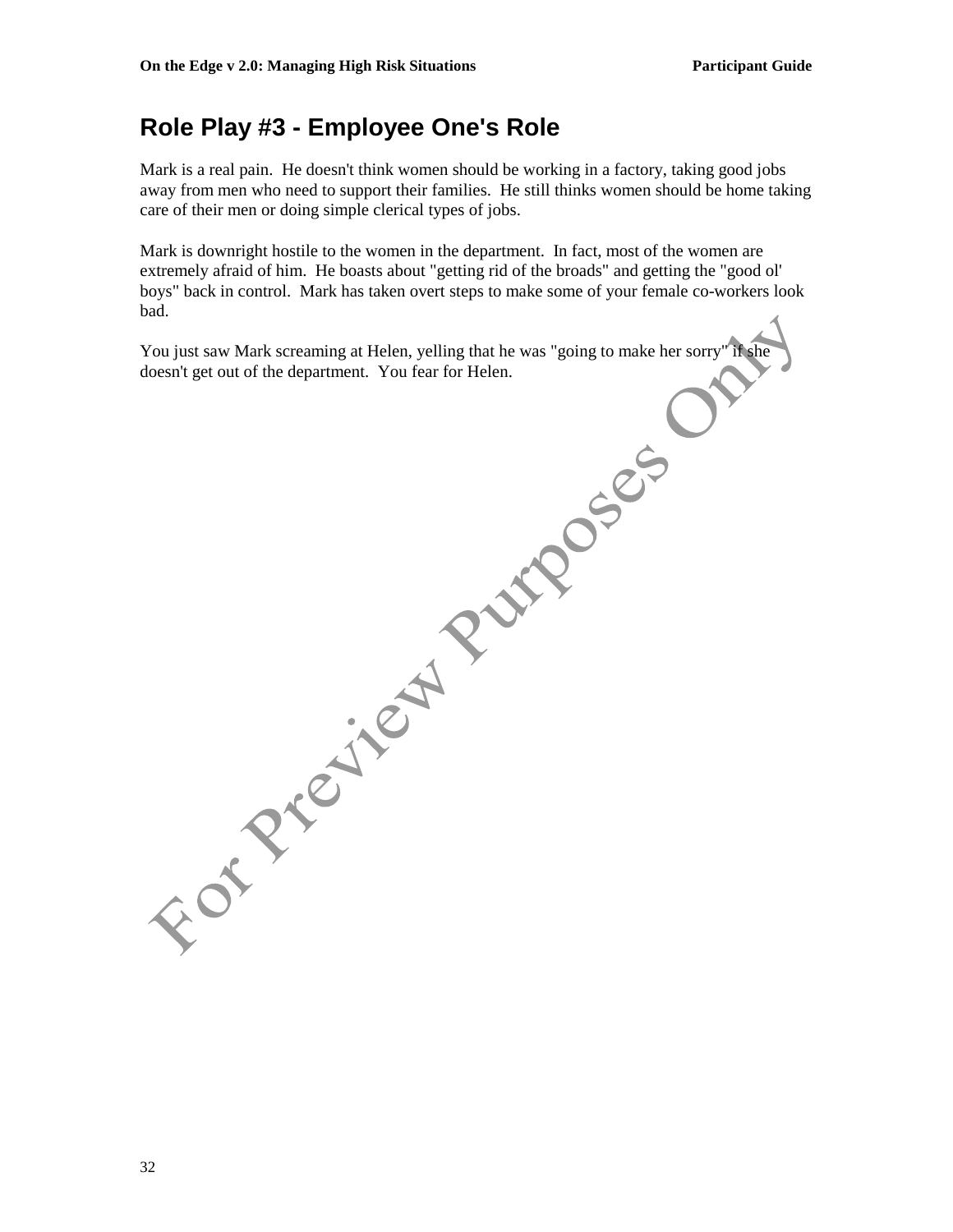# **Role Play #3 - Helen's Role**

Your name is Helen. Your work is very satisfactory, but there is one guy, Mark, who causes a lot of trouble in the department. He doesn't like women working in the factory. He seems to think that all women should be "barefoot, pregnant, and in the kitchen."

Just now, Mark threatened to "make you sorry" if you did not get out of the department. You have wanted to do something to get this clown off your back for a long time.

You have been approached by a fellow employee who witnessed Mark's threats against you. The fellow employee also wants to do something about Mark.

You two need to develop a plan about what you are going to do.